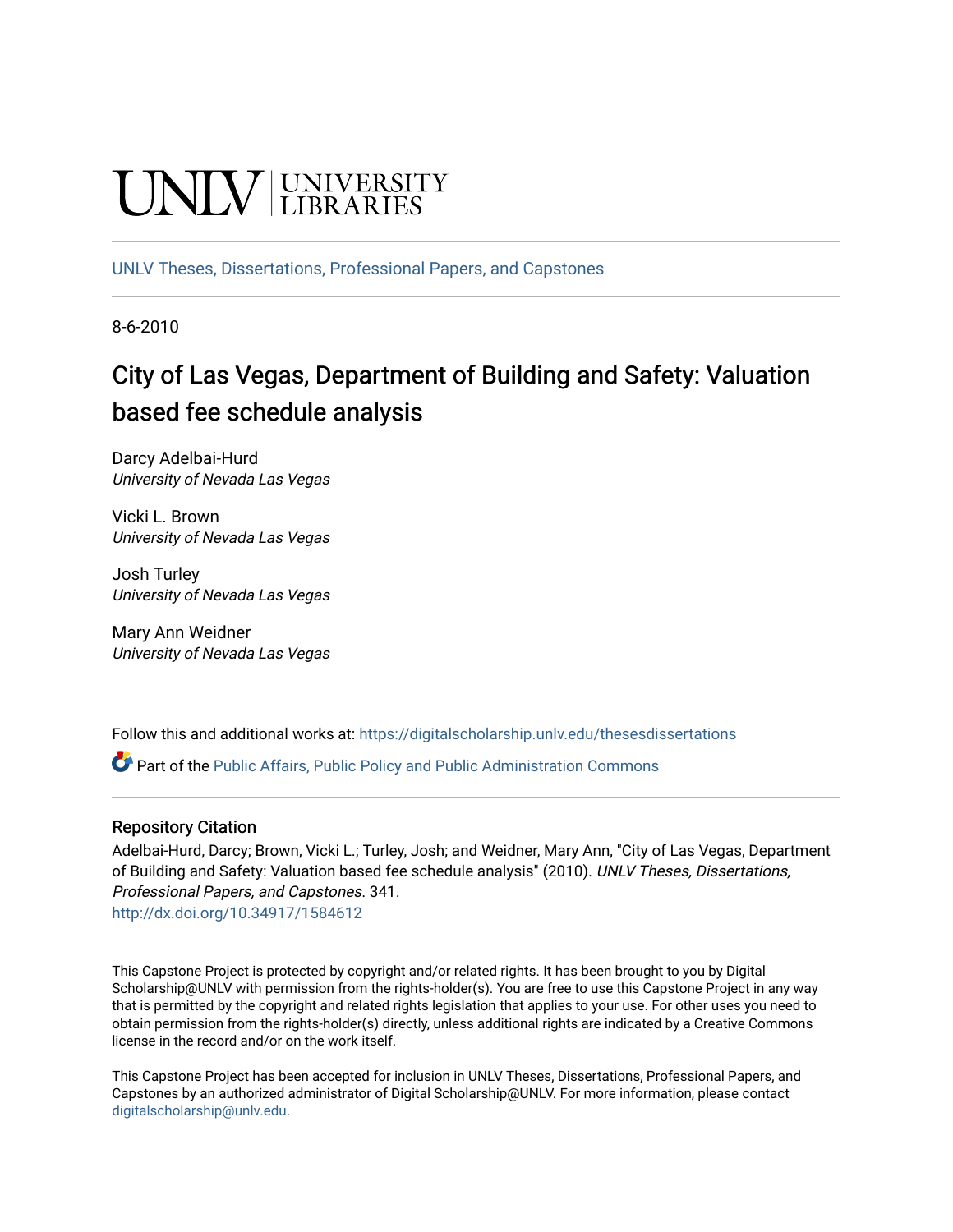Valuation Based Fee Schedule Analysis i

City of Las Vegas, Department of Building and Safety:

Valuation Based Fee Schedule Analysis

Darcy Adelbai-Hurd, Vicki L. Brown, Josh Turley, and Mary Ann Weidner University of Nevada, Las Vegas Department of Public Administration

Final Project for the Master's in Public Administration In partial fulfillment of PUA 791 Topics in Public Administration Dr. Christopher Stream

August 6, 2010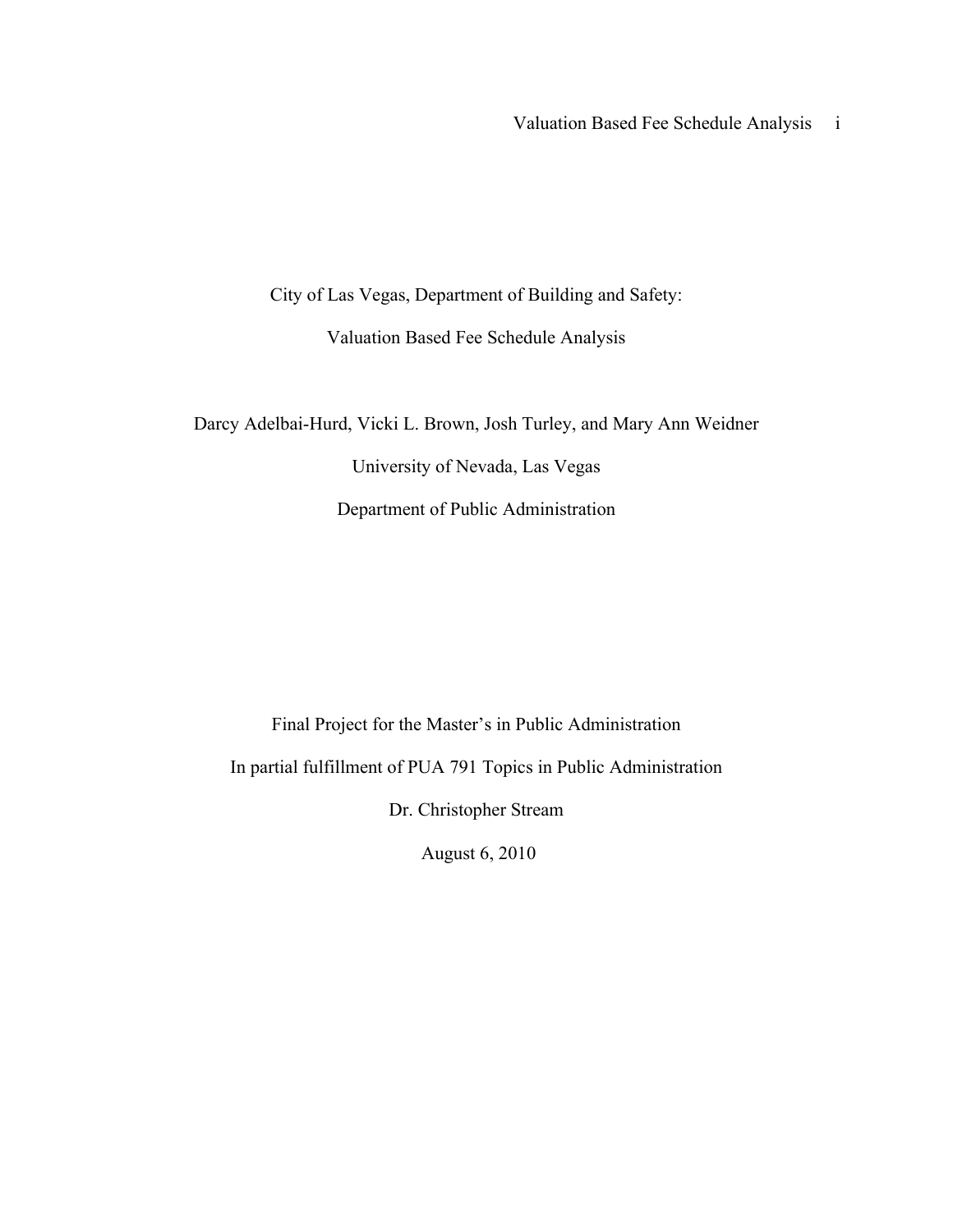### **TABLE OF CONTENTS**

| Figure 3. Building & Safety's Labor Expense as a percent of Revenue & Expenses 11<br>Figure 4. Building & Safety's 1997 - 2010 Fiscal Listings of Budgeted & Filled Position. 12 |  |
|----------------------------------------------------------------------------------------------------------------------------------------------------------------------------------|--|
|                                                                                                                                                                                  |  |
|                                                                                                                                                                                  |  |
|                                                                                                                                                                                  |  |
| Table 2. Summary of FY10 Quarterly Performance Report ending June 30, 2010  19                                                                                                   |  |
|                                                                                                                                                                                  |  |
|                                                                                                                                                                                  |  |
|                                                                                                                                                                                  |  |
|                                                                                                                                                                                  |  |
|                                                                                                                                                                                  |  |
|                                                                                                                                                                                  |  |
|                                                                                                                                                                                  |  |
|                                                                                                                                                                                  |  |
| Fifth phase: Interviews with area jurisdictions and performance measures 31                                                                                                      |  |
|                                                                                                                                                                                  |  |
|                                                                                                                                                                                  |  |
|                                                                                                                                                                                  |  |
|                                                                                                                                                                                  |  |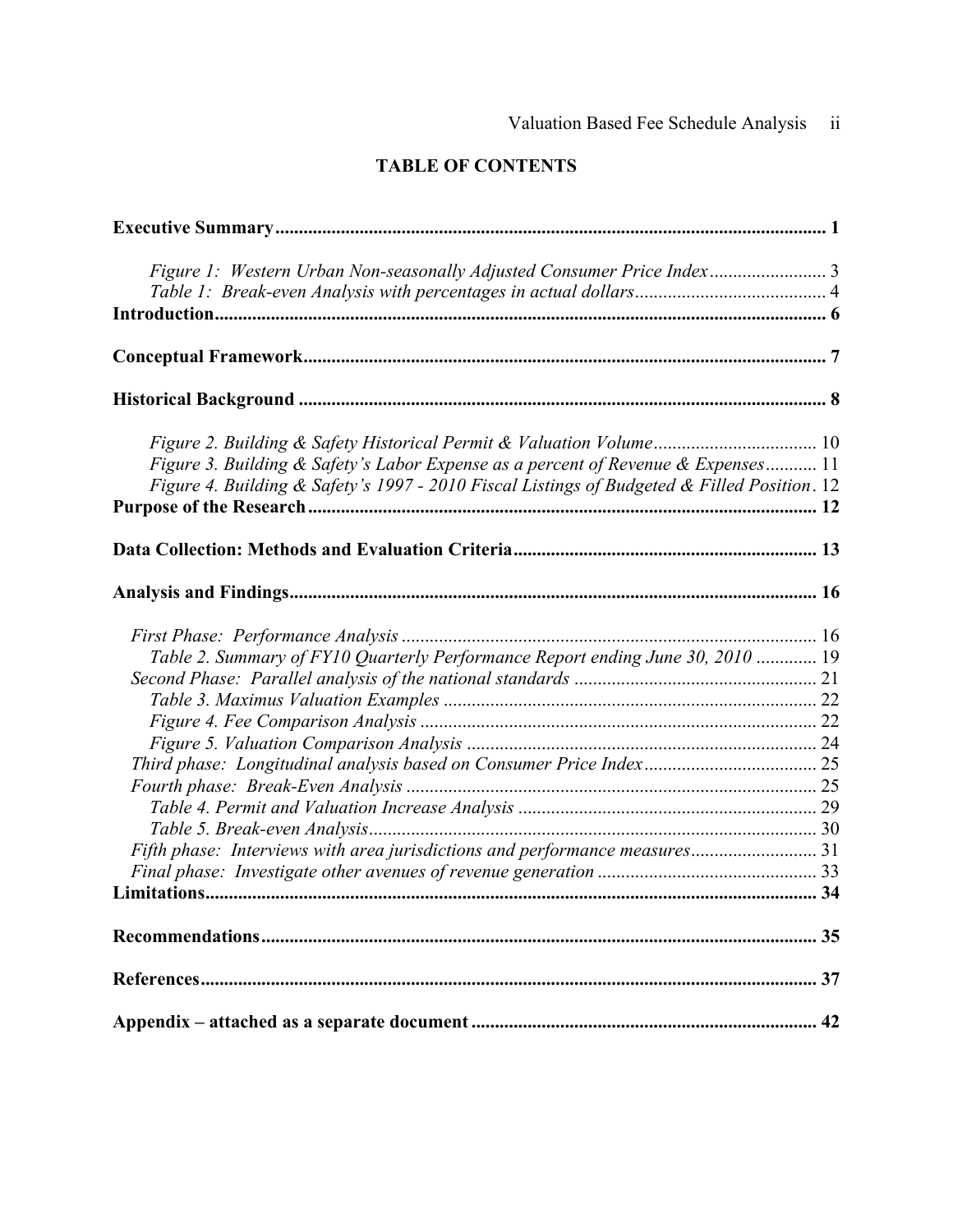#### **Executive Summary**

The City of Las Vegas' Department of Building and Safety (B & S) utilized the University of Nevada, Las Vegas' Master's of Public Administration student group (UNLV MPA group) to conduct an analysis on their current valuation based fee structure. Currently, the department is operating as an enterprise fund and as such has the authority to set permit and fee schedules to cover costs (NRS 354.59891 4.) The 1997 Title 16 Administrative Code allows the city to cover the administrative costs. A multi-phased analysis was conducted to determine if an increase in B & S' fee schedule is warranted. The results of this analysis are specified in detail in this report. This analysis is not intended to provide specific recommendations on fee schedule changes, but general suggestions for modifying the current structure or alternatives for potential revenue generation.

#### Recommendations:

- 1) Increase the fees based on the Western Urban Non-seasonally Adjusted Consumer Price Index as published by the United States Department of Labor by 25 percent and valuation schedules by 25 percent.
- 2) Update the current building valuation schedule to a current valuation table and possibly reduce the overall base permit fees.
- 3) Improve tracking of inspection hours on a per permit basis to allow for future analysis of the labor costs associated with permit fees generated.
- 4) Include the 50 percent reserves as a line item in the budget.
- 5) Form a partnership with other departments such as Business Licensing and the Fire Department to identify non-permitted construction.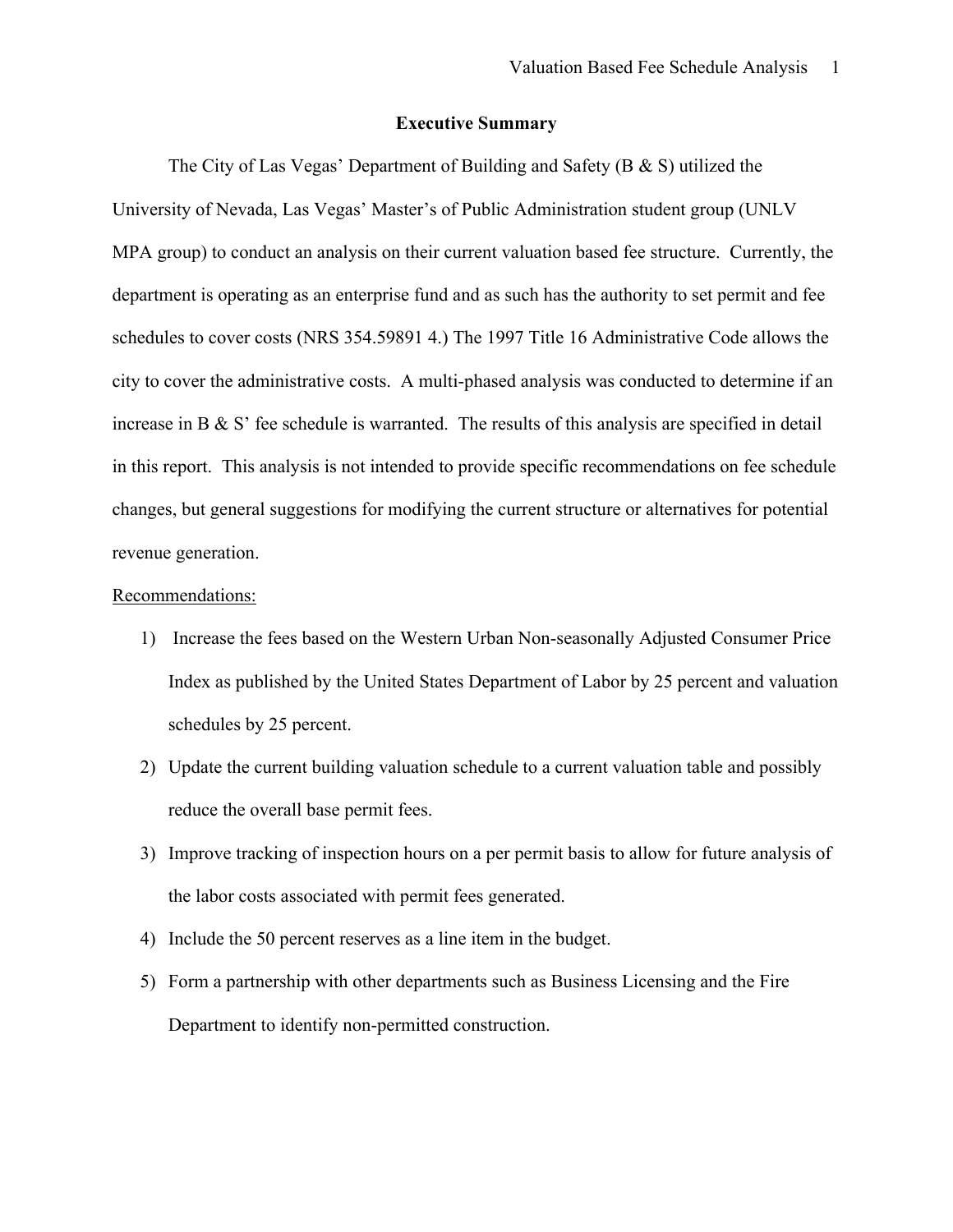6) Investigate a joint venture with Clark County to develop a Memorandum of Understanding (MOU) where Clark County staff could systematically inspect all businesses for non-permitted work and both would share in the revenue generated from the fees collected.

Historical data on B  $&$  S was gathered and analyzed from 1997 to 2010, which included permit and valuation volume, and full time employee equivalents. General income and expense data was also gathered from FY 2001 to FY 2010. Once a historical understanding was established, the analysis was then broken into phases as follows:

**Phase 1**: A performance analysis was conducted to understand if B & S is performing at adequate service levels. B  $\&$  S is utilizing both internal measures and citywide initiated Performance Plus measures to analyze performance.

**Phase 2**: An investigation of the value based fee structures of local (Clark County, North Las Vegas) and national (Henderson, Phoenix, Portland, and San Diego) jurisdictions were conducted. Comparisons were made based on fee schedules and valuations schedules. This comparison indicated that all jurisdictions were higher than B & S in permit fees by a blended average of 24 percent. An analysis of the International Code Council's 2009 Building Code Valuation Schedule indicate an overall higher valuation than B & S' valuation schedule by 100 percent.

**Phase 3**: A longitudinal analysis was conducted on the historical revenue and potential revenues based on the application of the Consumer Price Index. Though B & S has not utilized this option, NRS 354.59891(2) grants B  $\&$  S the ability to increase building permit fees based on the Western Urban Non-Seasonally Adjusted Consumer Price Index as published by the United States Department of Labor each year. Starting with a base point of December 1977 at 100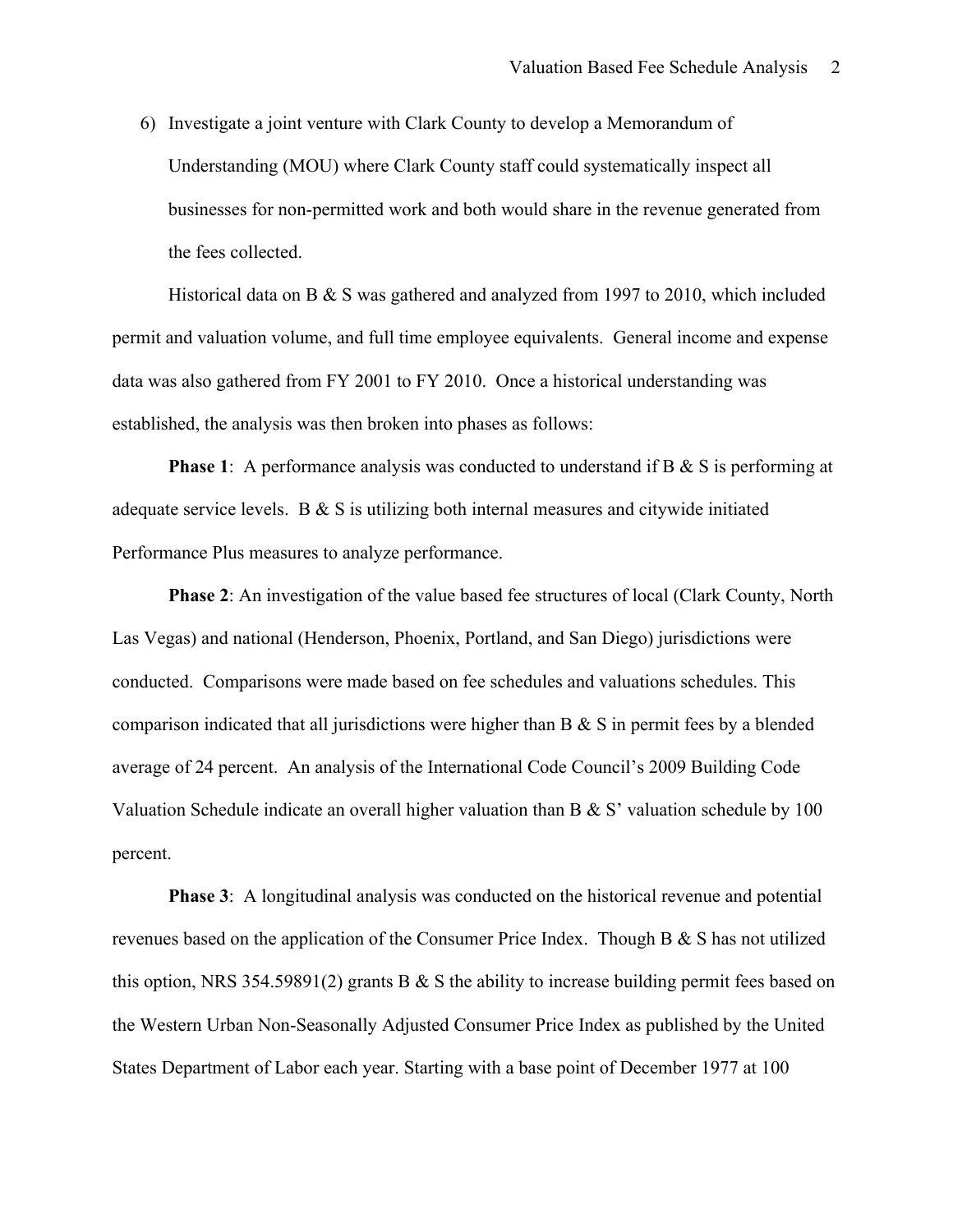points, the CPI has increased by 30.25 percent for the period of 1997 to 2009. Paired with the results of the fee analysis in Phase 2, this finding substantiates a one-time permit fee adjustment based on the CPI of at least 25 percent (See Figure 1).



 *Figure 1: Western Urban Non-seasonally Adjusted Consumer Price Index Note:Base Period December 1977 = 100*

**Phase 4:** A break-even analysis was conducted. Both the fixed and variable costs need to be accounted for in this analysis. The City Manager wants to maintain at least 50 percent of the budget in the reserve account, so to break-even the Department needs to collect 150 percent of the projected budget each fiscal year. Contributing to the reserve account would then be considered a fixed expense and should be a budgeted line item.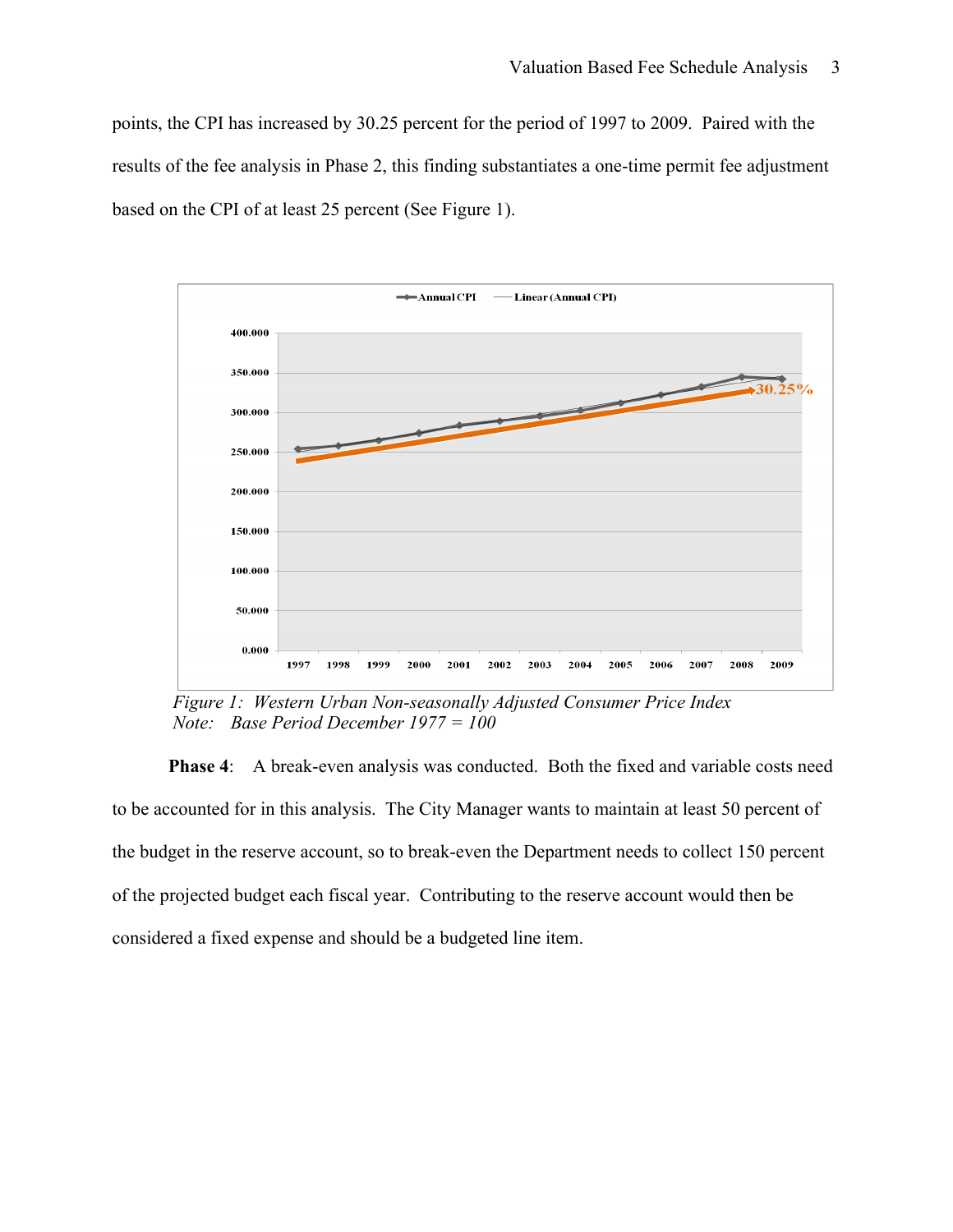|                                  | <b>Increase of Fees</b>     | Increase of   |                 |
|----------------------------------|-----------------------------|---------------|-----------------|
|                                  | by $25%$                    | Valuation by  | Over/Under      |
|                                  |                             | 100%          | Application     |
| <b>Actual Revenue</b>            | \$7,734,166                 | \$7,734,166   | 7,734,166<br>\$ |
| <b>Bldg Revenue</b>              | 7,333,228<br>$\mathbb{S}^-$ | \$7,333,228   | 7,333,228<br>\$ |
| Non Building Revenue             | 400,938<br>\$               | 400,938<br>\$ | 400,938         |
| Potential Building Rev           | 8,948,795                   | \$12,751,345  | \$11,166,330    |
| <b>Overall Potential Revenue</b> | 9,349,733                   | \$13,152,283  | \$11,567,268    |
| <b>Actual Expenses</b>           | \$7,711,360                 | \$7,711,361   | 7,711,363<br>\$ |
| <b>Allowable Reserves</b>        | 3,855,680<br>S.             | \$3,855,680   | 3,855,681<br>\$ |
| <b>Exp including Reserves</b>    | \$11,567,040                | \$11,567,041  | \$11,567,044    |
| <b>Under/Over</b>                | \$(2,217,307)               | \$1,585,241   | \$223           |
| % Under/Over                     | $-24.78%$                   | 12.43%        | 0%              |

*Table 1: Break-even Analysis with percentages in actual dollars*

 The UNLV MPA group examined the current fiscal years permit count; total valuation and the corresponding generated building revenues. Increasing the permit fees by 25 percent based on the CPI analysis in Phase 3 translates into potential revenue of \$8,948,795. When applying this revenue to the expenses including reserves the balance is under by 24.78 percent. Additionally, the analysis considered increasing the valuations for FY 2010 by 100 percent indicated from the analysis on the valuation schedules in Phase 2. This would increase total revenues to \$12,751,345. When applying the increase to the expenses including reserves the balance is over by 12.43 percent (See Table 1).

The CPI increase of 25 percent indicates that valuation should additionally be increased by 24.78 percent to cover 100 percent of expenses plus the additional amount of 50 percent held in reserves. Applying the 100 percent increase to valuation indicates that fees should be reduced by 12.43 percent to cover 100 percent of expenses plus the additional 50 percent amount held in reserves. Both of these applications conclude to potential revenue of the \$11.6 million and a break-even target.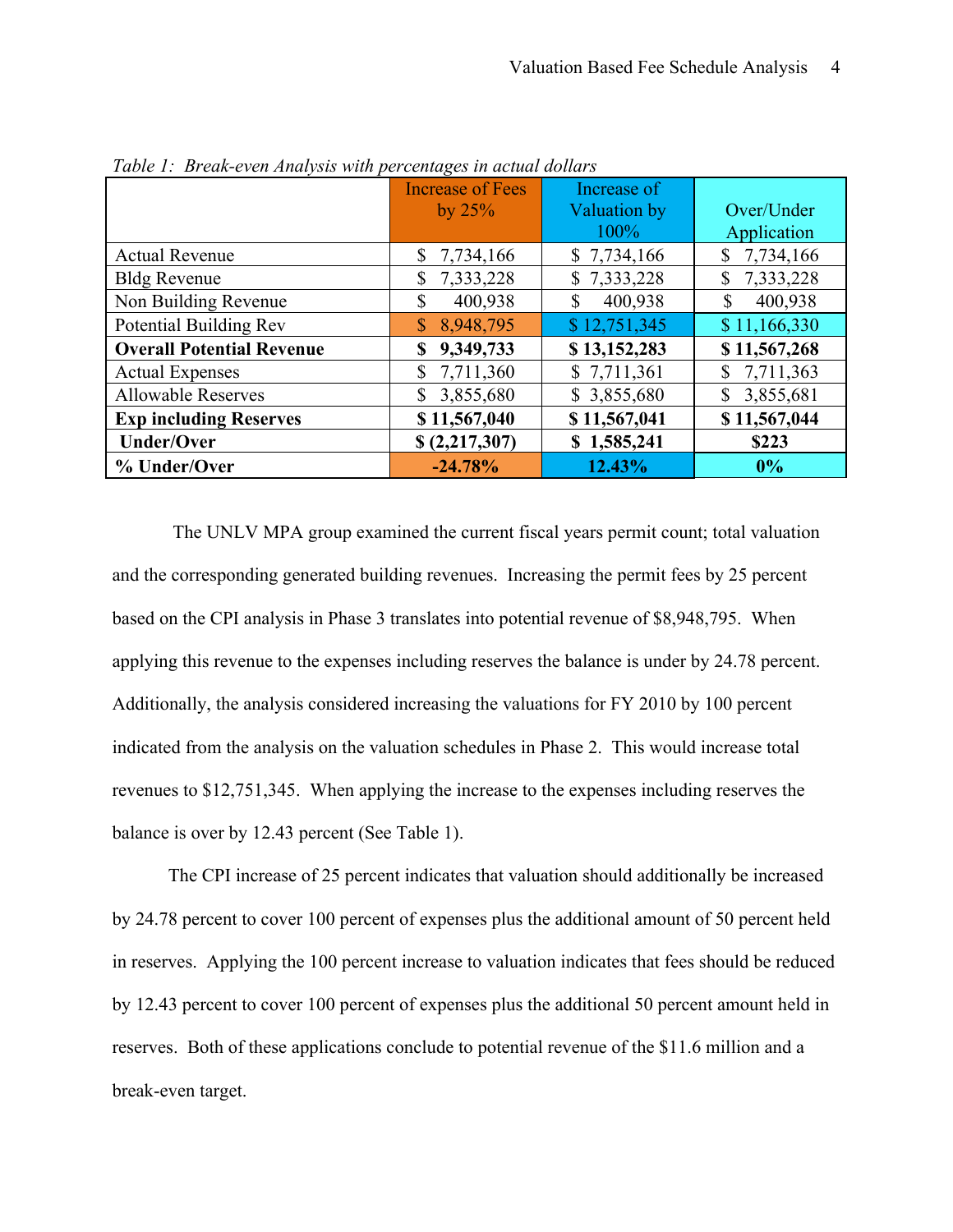**Phase 5**: An investigation into the public opinion regarding raising fees was conducted, which concluded to varied results. The current economic situation has caused many jurisdictions facing the same issues as B  $\&$  S to already raise fees. Nevertheless, the feedback from the public has been mixed with commissioners not willing to support the increases without clear justification of the necessity of the service.

**Final Phase**: Through literature review and interviews other options were identified for additional revenue generation.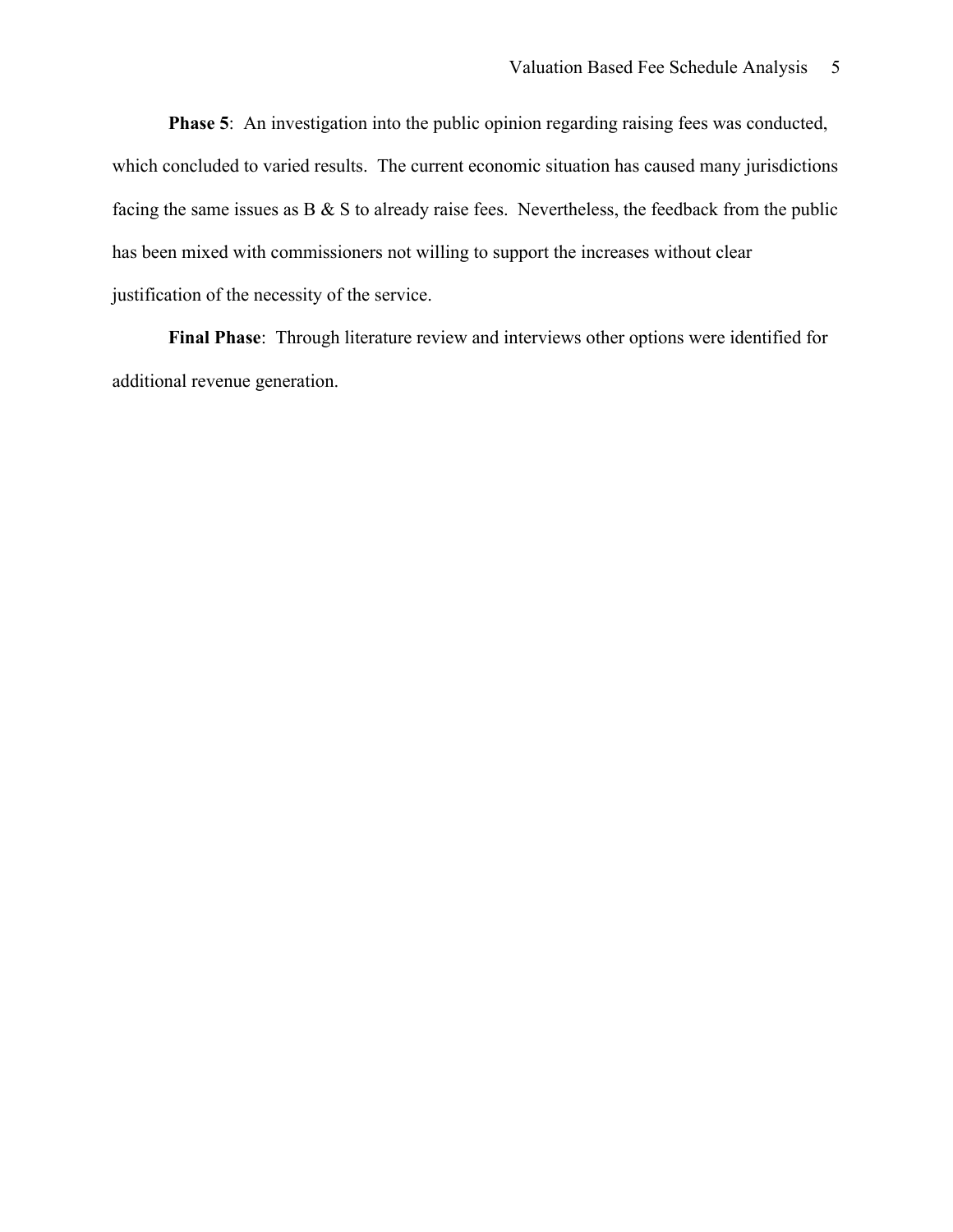#### **Introduction**

The focus of the study is to provide the City of Las Vegas, Department of Building and Safety ( $B \& S$ ) an assessment of the "valuation-based" fee schedule that allows the department to cover the costs necessary to maintain the mission of "…provid[ing] reasonable controls for the construction, use and occupancy of buildings to ensure public safety" (CLV website 2010).

B & S operates as an enterprise fund that functions as a private business enterprise. All revenues generated by B & S are received from the fees and fines charged for permitting, plan reviews and inspections and are expected to at least equal the cost of operations. An enterprise fund is defined as "a fund established to account for operations (NRS 354.559891 Section 3d)."

The task of this analysis is to conduct a multi-phase investigation of the "valuationbased" fee structure to determine if a restructuring of B & S' permit fees and valuation schedule is warranted. The phases include:

- 1. An investigation into the performance measurements, currently utilized by the City of Las Vegas, to determine that adequate service levels are being met
- 2. An investigation and comparison of the value based fee structures of local and national jurisdictions to B  $&$  S' current fee structure
- 3. A longitudinal analysis on the historical revenue and potential revenues based on the application of the Consumer Price Index
- 4. An analysis determining the break-even point where revenues will cover expenses
- 5. An investigation of the potential public reaction to changes in the fee structures

The conclusions drawn from the data in this analysis are presented to B  $\&$  S in order to make informed decisions regarding the future of their fee and valuation structure. This analysis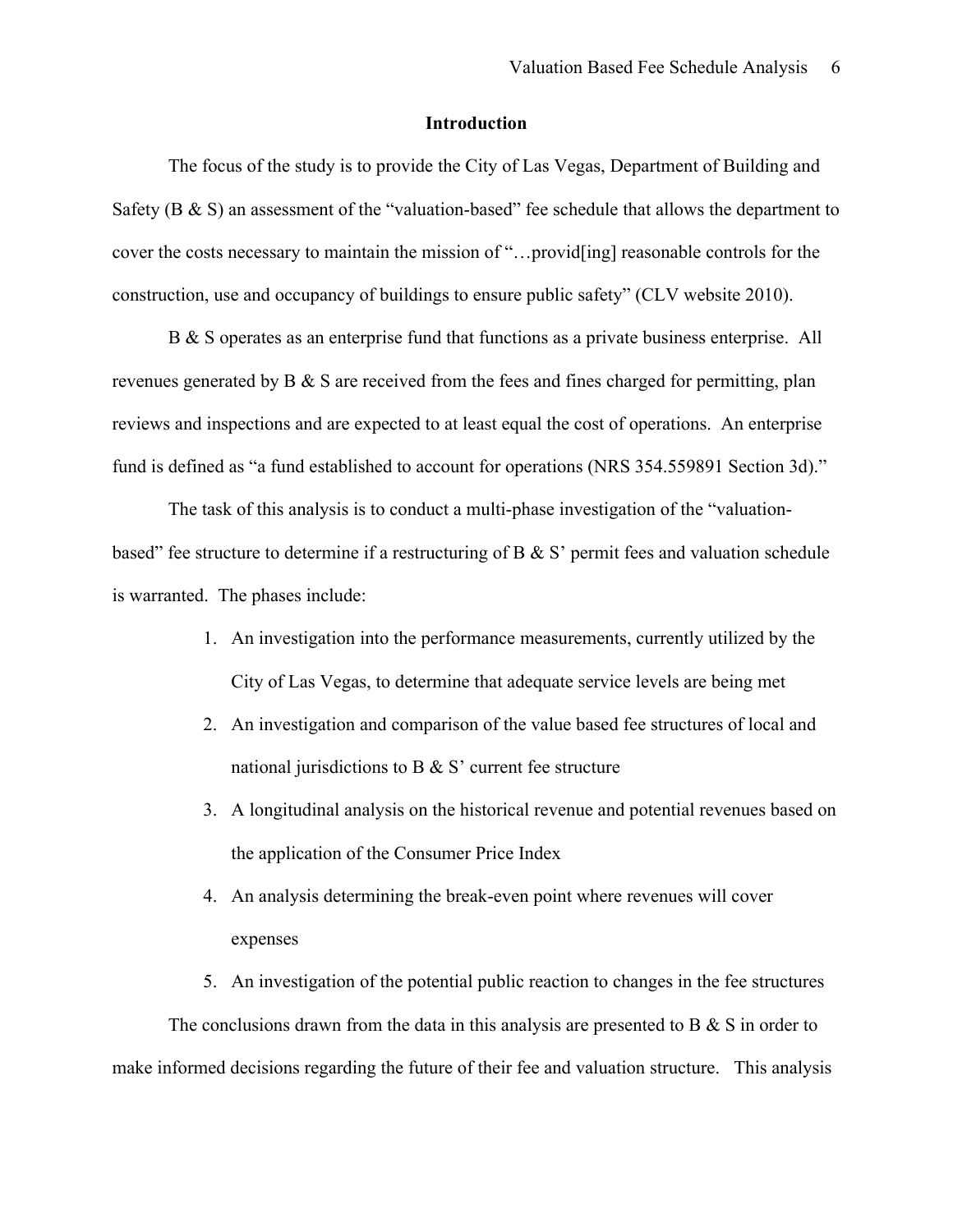is not intended to provide specific recommendations on fee schedule changes, but general suggestions for modifying the current structure or possible alternatives for other avenues of revenue generation.

#### **Conceptual Framework**

To outline the course of action a conceptual framework was established. The first step for the University of Nevada Las Vegas' Master's of Public Administration student group (UNLV MPA group) was to build an expert knowledge base. The search for expert knowledge began with a national search for a similar locale with similar population size and similar economic factors (Mintrom, 2003, p. 44-47). The research found Nashville, Tennessee to be a similar jurisdiction who has recently accepted a study completed by a paid consultant, Maximus, Inc. regarding Nashville's building department permit fee structure. After reviewing the study by Maximus, commonalities were discovered and linked to general and particular knowledge for the present study of the City of Las Vegas Building and Safety fee schedules (Mintrom, 2003, p.48-50).

Extensive interviews and site visits were conducted with the City of Las Vegas Building and Safety that led to more questions and more interviews. The group began to draw broad connections to national trends in policy regarding both cities and counties within the United States. By then conducting research of official government websites and personal interviews of numerous city and counties both nationwide and locally, it was clear that the trends in the "valuation-based" building fees were similar on a nationwide basis (Mintrom, 2003, p.53-58). Investigation into public opinion concerns over the fee structures increases from various national jurisdictions garnered an invaluable knowledge base (Mintrom, 2003, p. 58-59). By then triangulating the information from different sources, the study was able to clarify the policy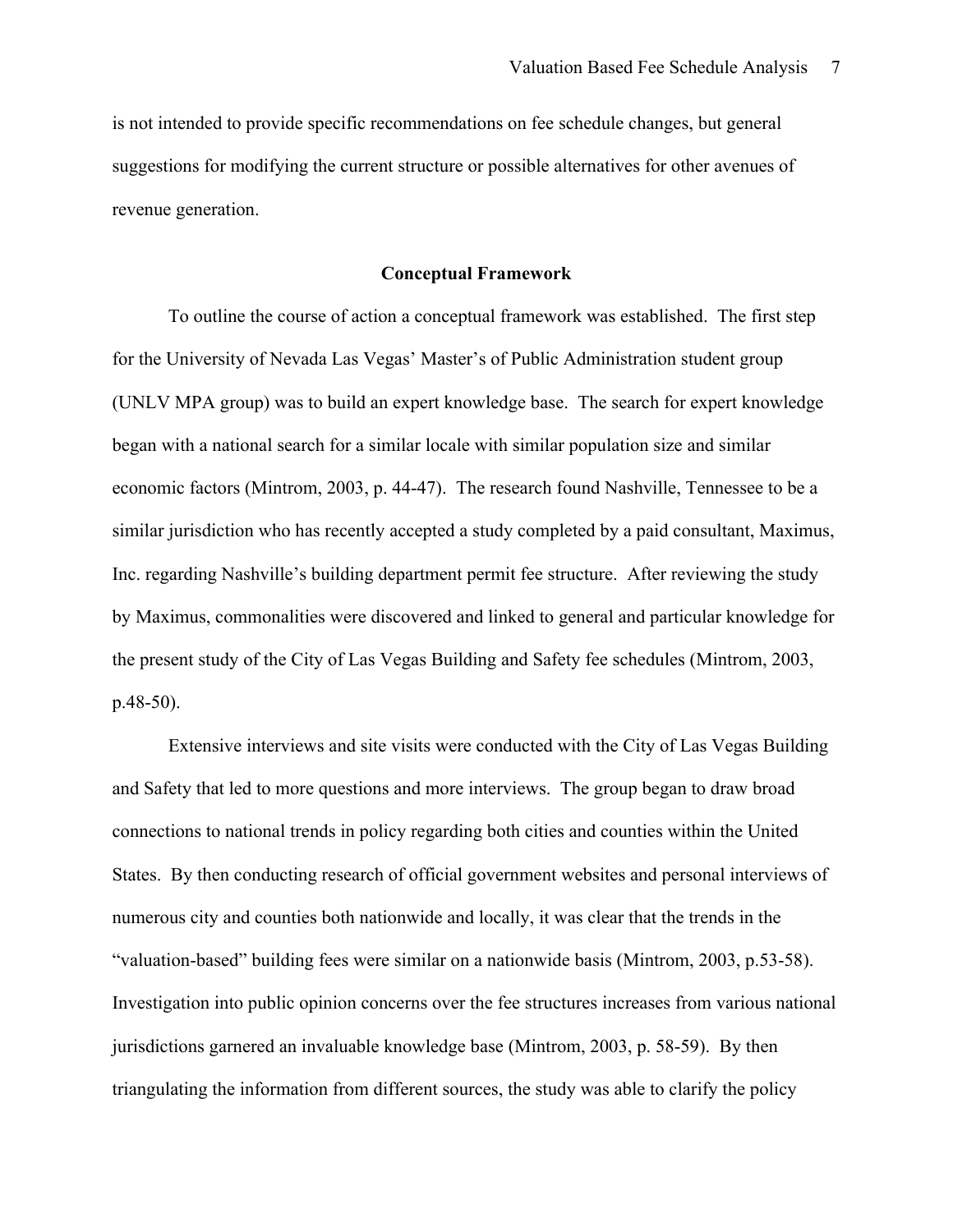question and diffuse opposition to the conclusions reached (Mintrom, 2003, p. 59-60). Substantial amounts of fee comparison tables were complied, analyzed, and then reduced to be able to compare similar fee structures. In order to compare the fee schedules directly, the spreadsheets were combined into workable data for analysis (Mintrom, 2003, p. 62-63).

The specific background and expertise in the research group included a member of the Clark County Assessor's Office, a former Associate Director of Finance, a current member of the Construction Industry and an associate who works in the Business License field. Each member of the group contributed to a diverse knowledge base for this project. Utilizing all the skills of the group to analyze, research and coordinate information and meetings was a huge asset to the completion of the project. The final step for the group was to assemble the knowledge and scrutinize the information assembled. By playing the skeptic, the group further solidified the data collected and the conclusions reached (Mintrom 60-63). It was extremely important that team members fulfill their role whether the assignment was researcher, writer, organizer or analyst. While each team member had a specific assignment, members frequently switched roles to fill in where gaps were perceived (Mintrom, 2003, p.138-141).

#### **Historical Background**

#### *Historical Trends and Performance Measures*

The project originated with the City of Las Vegas' request for UNLV MPA group to analyze the current "valuation-based" fee and permit schedule for the department of Building and Safety. B & S serves and answers to key stakeholders that include the City Council, an Advisory Committee appointed by the City Council, the Associated General Contractors of America (AGC), local vendors, contractors and the public at large.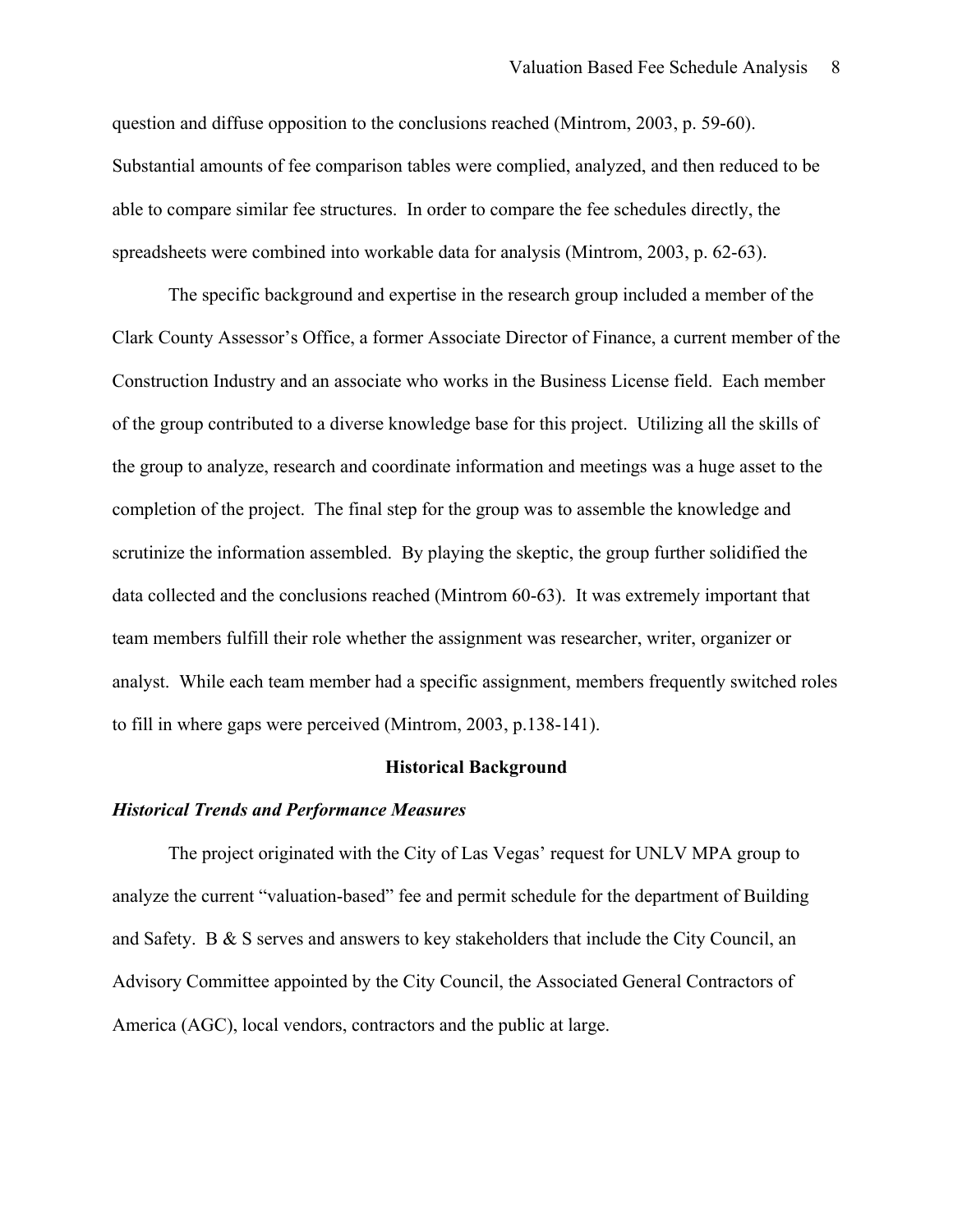The prohibitive political environment has contributed to the reasons behind the static fees. Over the past few years, suggestions to change the fee structure and/or increase of the fees have been proposed. The AGC and the local contractors have pleaded with B  $\&$  S and the City Council to maintain the current fees, arguing any increase would have an extremely negative impact on the construction industry (C. Knight, 2010, personal communication). Across the nation, building departments have used "valuation-based" systems to cover costs for the expenses incurred. As an enterprise fund, the City of Las Vegas (CLV) by Nevada Revised Statute (NRS) is allowed to set permit and fee schedules to cover costs, while the 1997 Title 16 Administrative Code allows the city to cover the administrative costs of the department. B & S has not updated this administrative code with regards to permit fees nor valuation fees since at least 1997. While B & S has raised the administration fee in 1997, the "valuation-based" fee has not been raised since before 1990 (City of Las Vegas Metropolitan Code 1997).

Total permit values were examined for each year since 1997 and compared this to the total permit count for the same time frame. The average valuation since 1997 is \$1.2 billion while the average permit count is 13,895. Comparing this to the 2009 valuation (\$511,352,224) and permit count (5093) there is a 57.4 percent and 63.3 percent decrease, respectively (See Figure 2), leaving an overall average decline of 60 percent. Several large government projects currently under construction contribute approximately \$380 million in valuation. These projects were subtracted out for comparison purposes.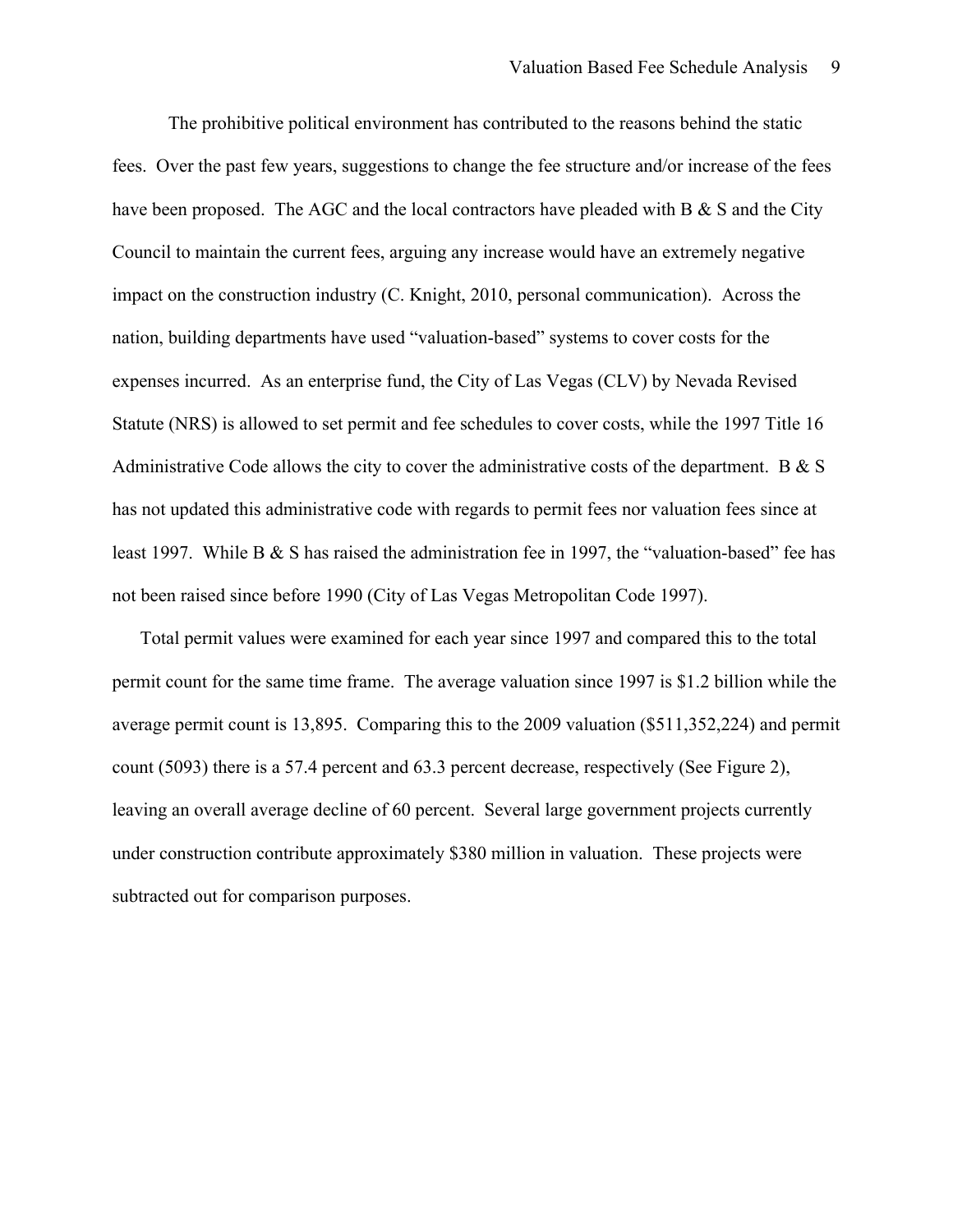

*Figure 2. Building & Safety Historical Permit & Valuation Volume* 

Labor expenses are a major component of total expenses in most governmental departments and the Department of Building and Safety is no exception. Over the past 10 years labor expenses have averaged about 79 percent of total expenses and 77 percent of revenues (See Figure 3). Labor is such a large component of expenses, therefore, it is important to review the historical employment numbers. B & S became an enterprise fund in FY 2004. It was not possible to obtain data on FTE's (full time equivalents) prior to this on a fiscal year basis. However, the City of Las Vegas Human Resource Department provided budgeted positions since 1997 on a calendar year basis. As a result, the budgeted positions were utilized from 1997 to 2003 and the filled positions from FY 2004 to FY 2010 (See Figure 4). Averaging these numbers since 1997 to present indicates a historical average of 106 FTE's. Beginning in FY 2009, staff has been reduced from 124 FTE's to 53 FTE's. The third quarter of 2010 brought an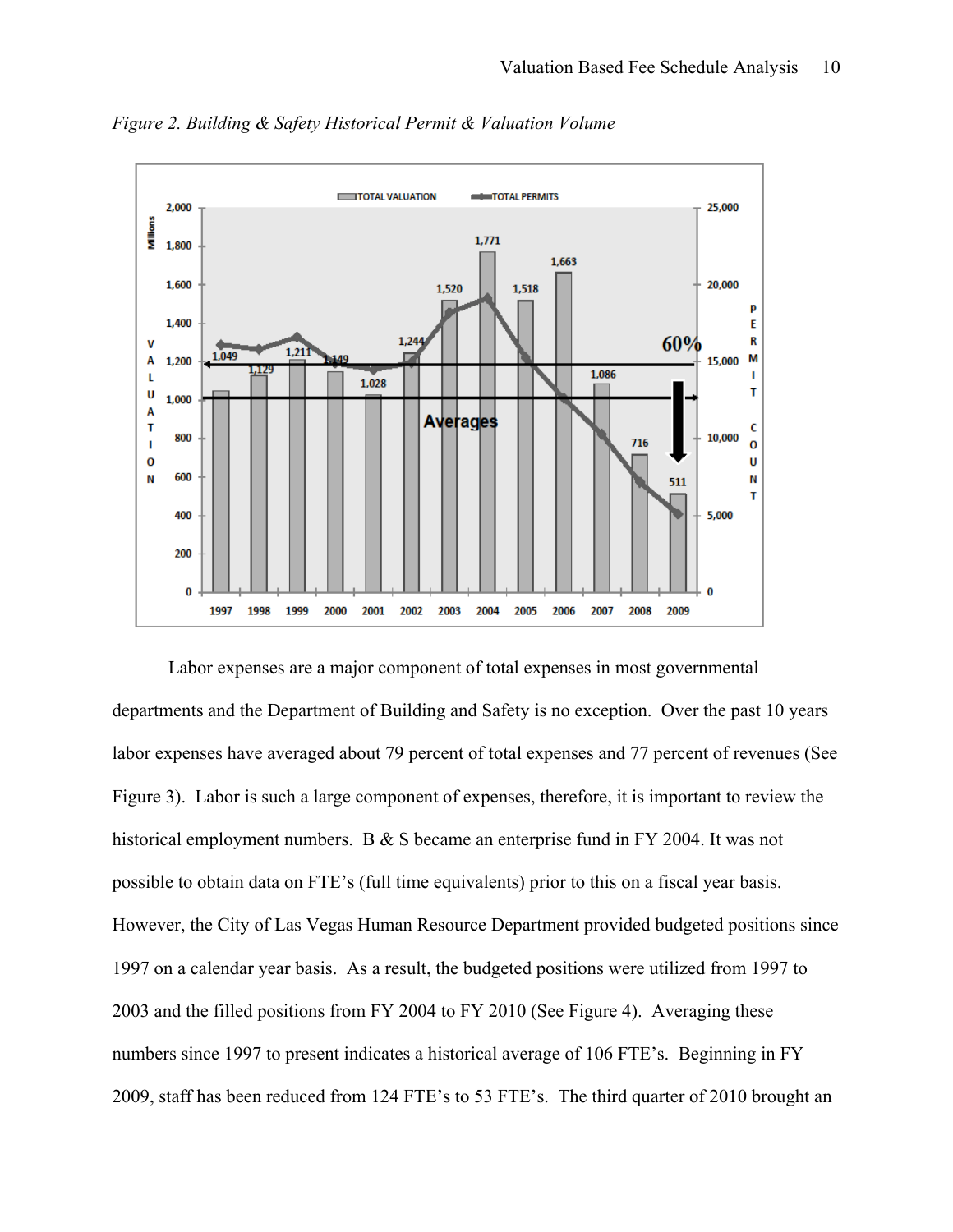additional 15 percent reduction in staff with the elimination of eight more positions (45 FTEs). This is down approximately 58 percent from the 13-year average. At first glance this appears appropriate and in line with the decline in permit volume and valuation. Prior to this recent lay off, B & S has been able to maintain an adequate service level, in spite of static fee or valuation schedules since the late 1990s. The application of any increase in fees is only justifiable if service levels have declined. These indicators led the UNLV MPA group to review the current performance of the department.



*Figure 3. Building & Safety's Labor Expense as a percent of Revenue & Expenses*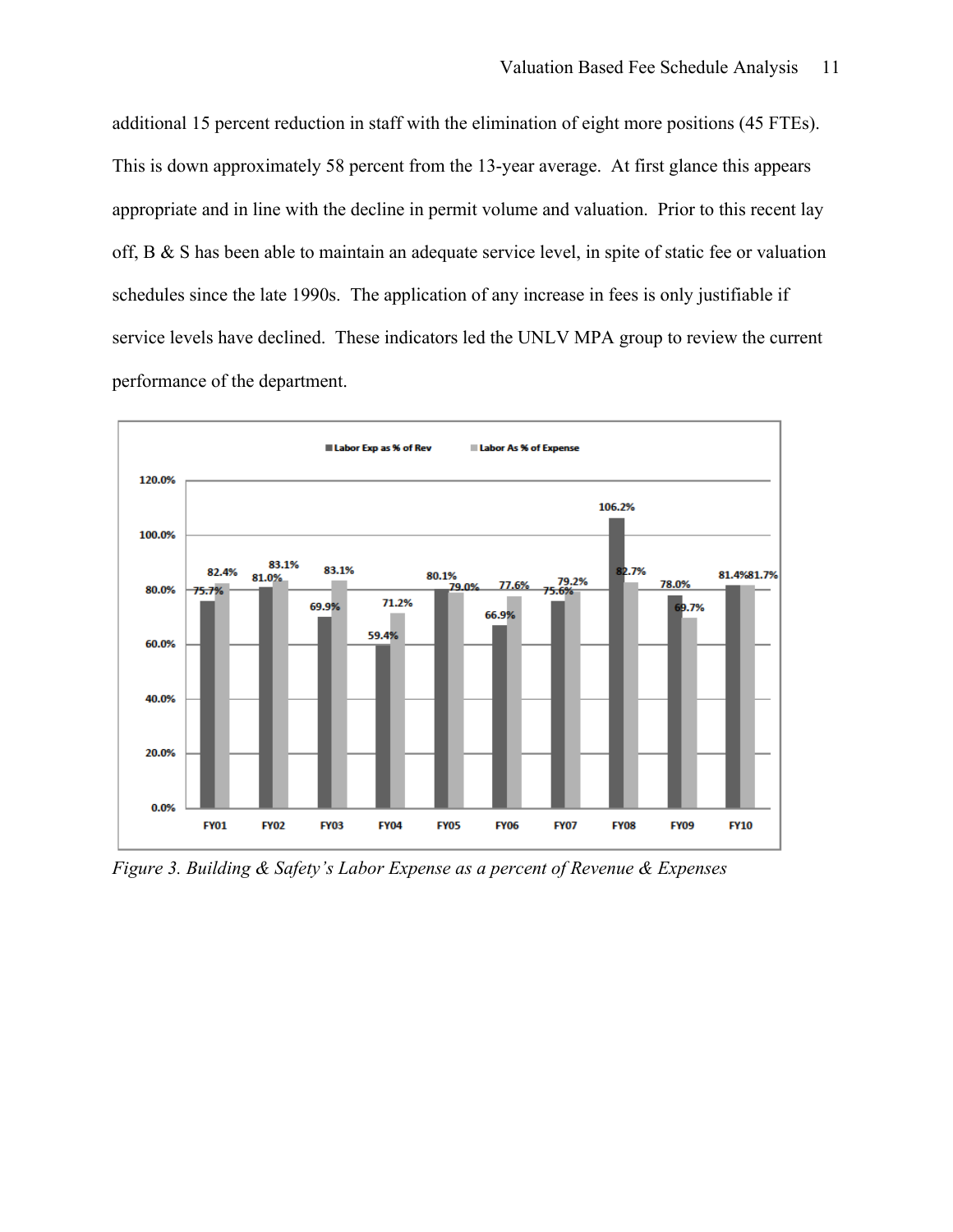

*Figure 4. Building & Safety's 1997 - 2010 Fiscal Listings of Budgeted & Filled Position* 

#### **Purpose of the Research**

The purpose of the research is to determine if a change to the B  $\& S'$  "valuation-based" fee structure is warranted. A "valuation based" system relies on the value of the property to dictate the permit prices and fees collected. For  $B \& S$ , the valuation is either the value declared by the contractor or a calculated valuation off the C-schedule in the Administrative code, whichever is higher (CLV, Uniform Administrative Code, 2006 Ordinance 5884, section 304.2). This calculation is on a "per square footage" basis by construction type. During the boom years of 2003 to 2006 when the volume of new construction permits was at the highest levels and the valuation equally high, the fee schedule was not a major consideration. The large volume of permits covered the budget of B & S and generated more than sufficient revenue for the cost of operations. The economic downturn has caused a dramatic drop in the levels of construction and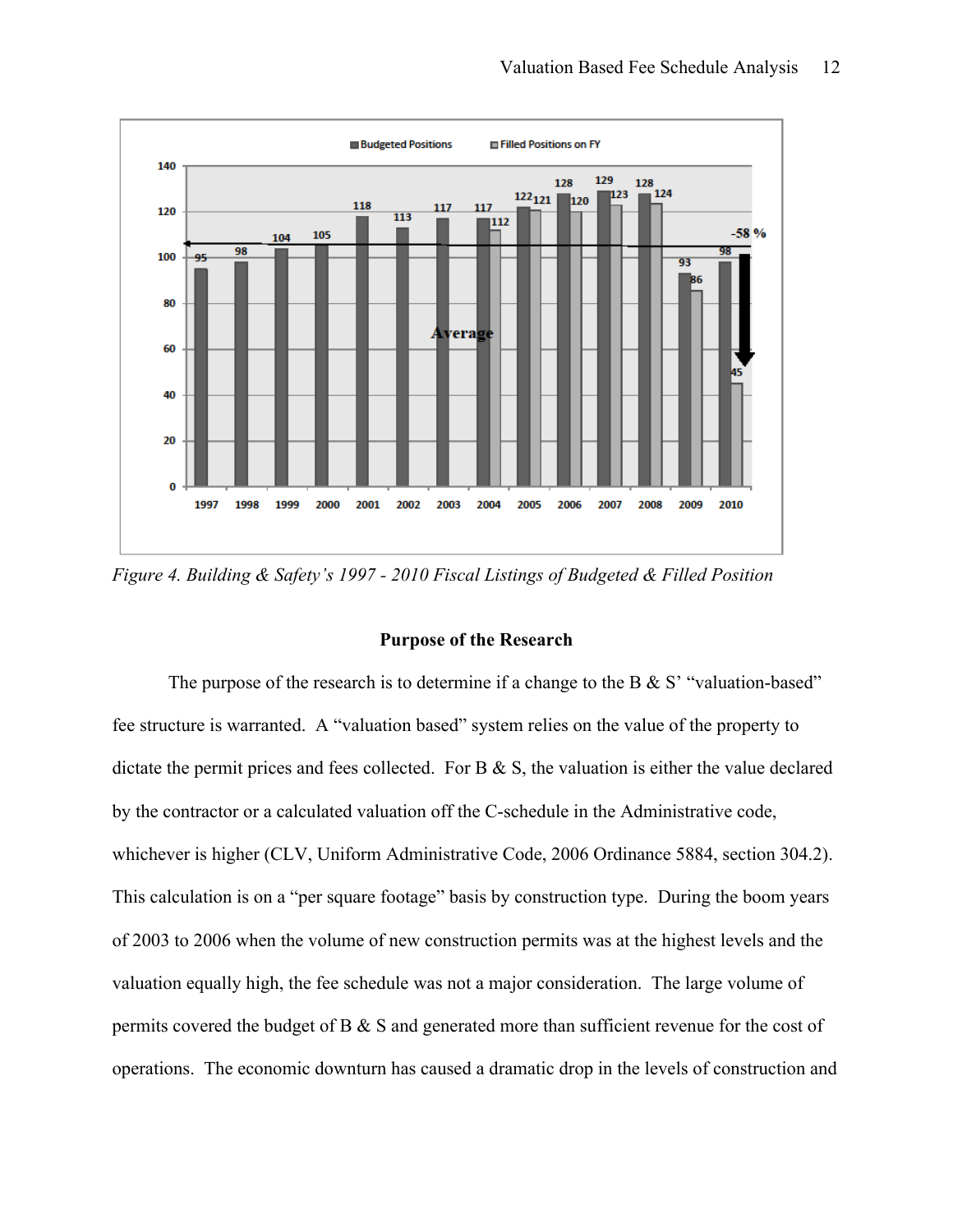B & S has struggled to cover the costs of operations using the current "valuation-based" fee structure (C. Knight, 2010, personal communication).

#### **Data Collection: Methods and Evaluation Criteria**

*First phase.* In the first phase of the investigation, the UNLV MPA group gathered data on the several measures that  $B \& S$  is currently utilizing to track performance. "A jurisdiction with a good system of performance measures can compare its performance against that of other jurisdictions or simply against its own performance at an earlier point in time" (Ammons, 2009, p. 98). In 2007, a citywide initiative called "Performance Plus – Managing for Results" was implemented "…in an effort to increase transparency and accountability in the way the City of Las Vegas conducts business" (City of Las Vegas City Initiative, 2010). The Quarterly Performance Report is the measurement tool utilized for collecting and evaluating this performance and is tied to the budgeting process.

*Second phase*. In the second phase, data was collected on the national standards in "valuation-based" fee schedules of building departments both locally and nationally: Clark County, City of North Las Vegas, City of Henderson, City of Nashville; City of Portland; City of Phoenix, and City of San Diego. Researching the administrative code, gathering data from websites (Clark County, n.d.; City of North Las Vegas, n.d.; City of Henderson, n.d.; City of Nashville, Codes and Regulations, n.d.; City of Portland, n.d.; City of Phoenix, n.d.; City of San Diego, n.d.) and interviewing building and safety employees enabled data collection on each jurisdiction regarding permit fees and valuation schedules. Initially, the entities chosen for comparisons were based on similar population, similar number of building permits issued and similar levels of unemployment as compared to the City of Las Vegas. However, B & S requested the inclusion of other jurisdictions in this analysis: the City of San Diego and the City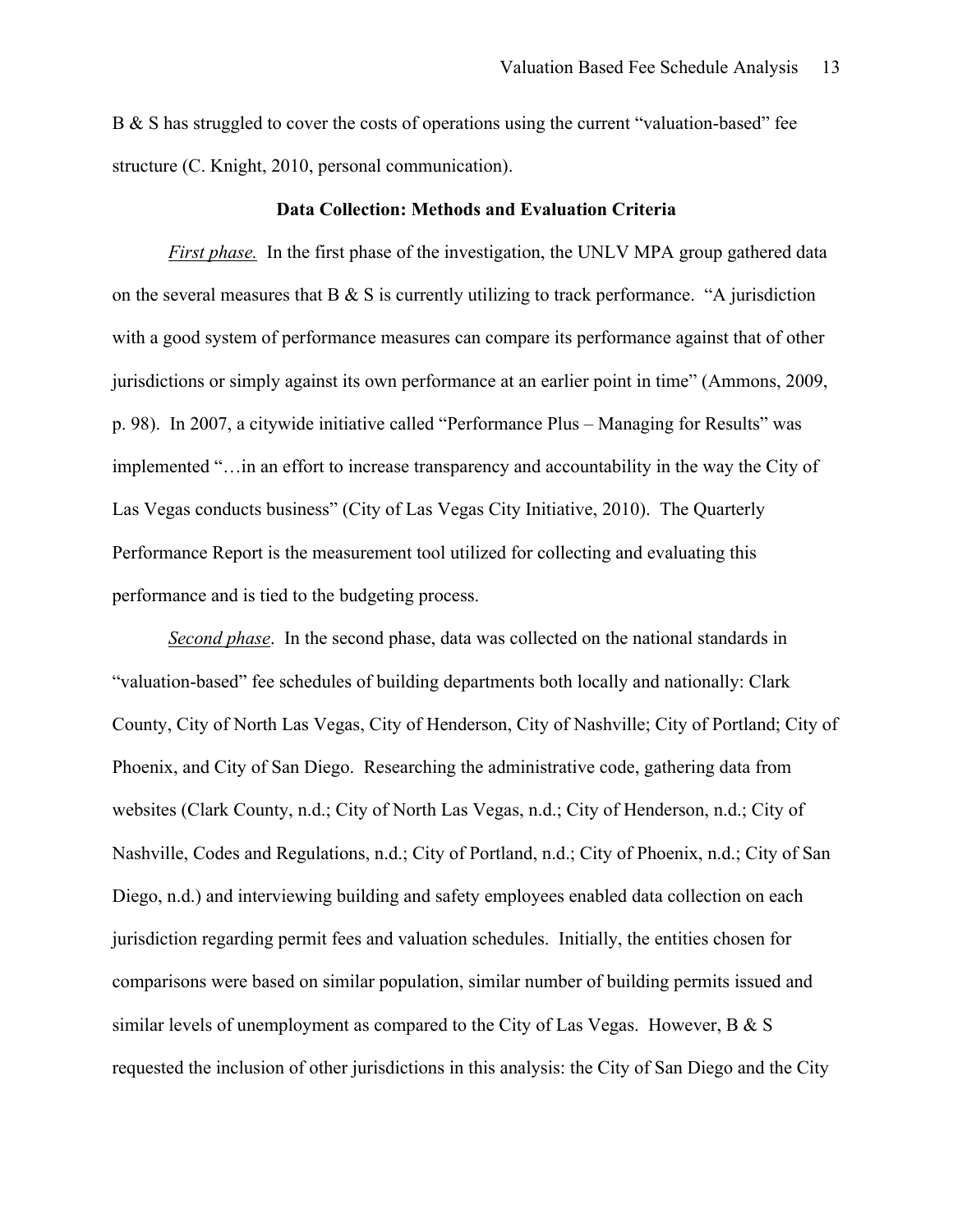of Henderson. The City of Phoenix was included because growth and decline of both construction and construction employment in this city has paralleled that of Southern Nevada (Brookings, 2009).

During this second phase, the focus of the analysis was broken out into three categories. The first category examined "local" and "other" (western region) jurisdictions. The local jurisdictions included City of North Las Vegas and Clark County. The other jurisdictions included City of Henderson, City of Phoenix, City of Portland and City of San Diego. Henderson was not included in the local jurisdictions because they are currently on a cost based permit system and are better suited for comparison in the "other" category. Utilizing the report (Analysis of Fees for Service Report), published by Maximus for the City of Nashville and Davidson County Tennessee comparisons were made of the fees generated on the construction of two single-family residences, an office building and an office/warehouse building. Comparisons of the total fees were based on the commonalities of Building Permit Fees, Plan Review Fees, Zoning Fees, Issuance Fees, and Mechanical, Plumbing and Electrical (MPE) fees.

MPE fees for San Diego and Portland were not attainable. To do so required expertise in these fields to determine the appropriate components that would be included in a given construction project for each permit type. Portland collects an additional "Development Service Fee" that was added 6 years ago and was approved by the Development Review Advisory Committee (D. Kleim, personal communication, July 7, 2010). The basis for this decision was an agreement to maintain static building fees for 5 years. Now past the five-year provision, it is interesting to note that Portland raised the Building Permit fees along with the Development Service Fee effective July  $1<sup>st</sup>$  of 2010. Consequently, the comparison of fees to San Diego and Portland included Building, Plan Review and the Development Service fees only.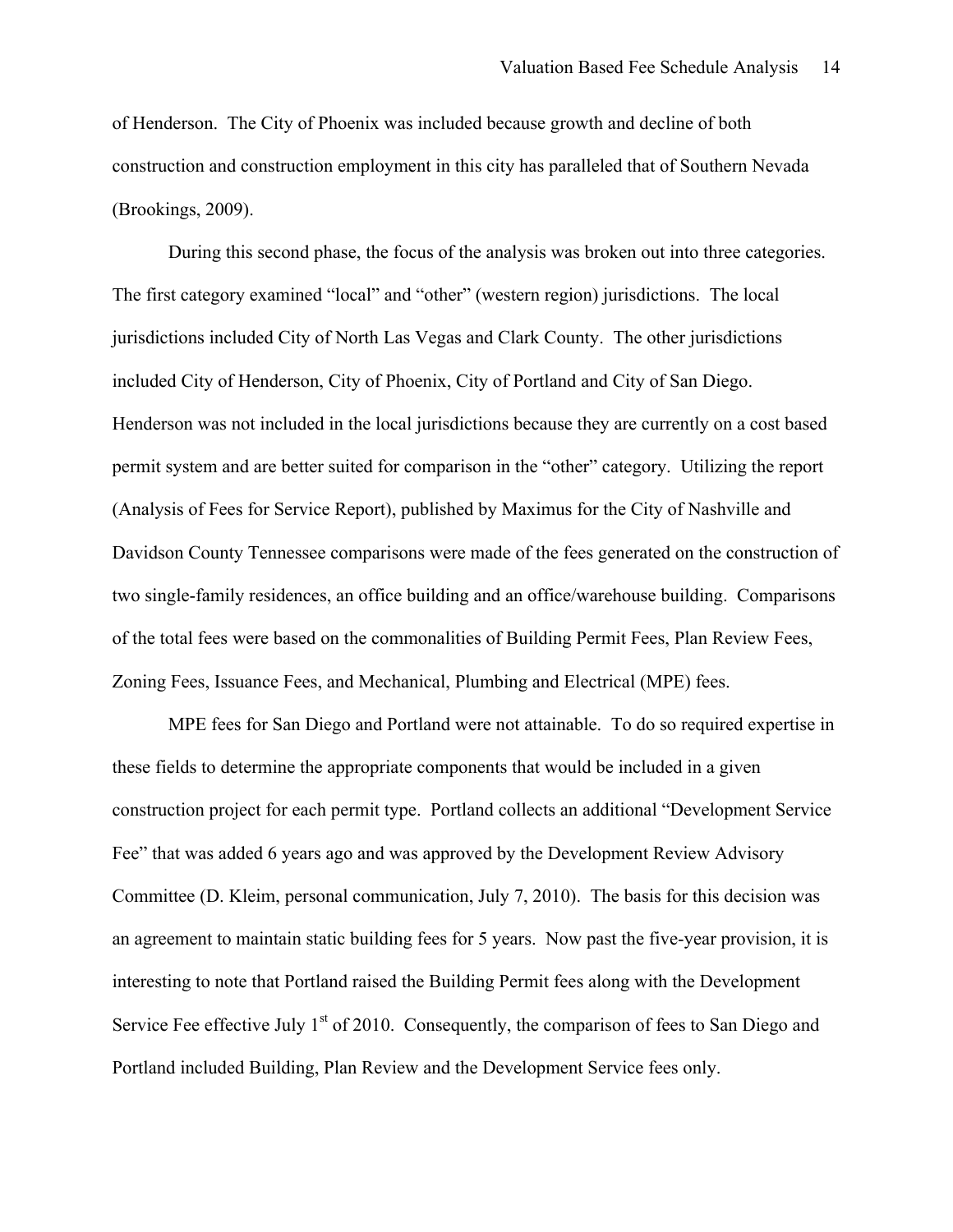The City of Las Vegas and the local jurisdictions are able to issue MPE permits based on a percentage of the total building permit. When applying for a permit, a contractor can choose the lesser of the percentage basis or the actual cost valuation of the components. For comparison purposes, the percentage basis was utilized. Henderson and Phoenix do not have separate MPE fees and are inclusive in the building and plan review fees.

The second category valued each example construction type based on reviewed each jurisdiction's current valuation schedule and made comparisons based on valuation only. Since the various jurisdictions each used different years for their valuation schedules, this led to a comparison of the International Code Council's International Building Code Valuation table for 2009.

The third category compared the total fees of all the jurisdictions based on the scheduled valuations. All jurisdictions examined use a "valuation-based" fee structure except Henderson and San Diego, which use a "cost-based" fee structure.

*Third phase*. In the third phase a longitudinal analysis was conducted on the historical revenue and potential revenues based on the application of the Consumer Price Index. Though B & S has not utilized this option, NRS 354.59891 Section 2 grants the department the ability to increase building permit fees based on the Western Urban Non-Seasonally Adjusted Consumer Price Index as published by the United States Department of Labor each year.

*Fourth phase*. In the fourth phase, data was collected in the form of reports for budget totals and actual income and expenses. This information was utilized to perform a break-even analysis to determine if the increase in fees will be sufficient to cover costs (Ammons, 2009, p. 252-255).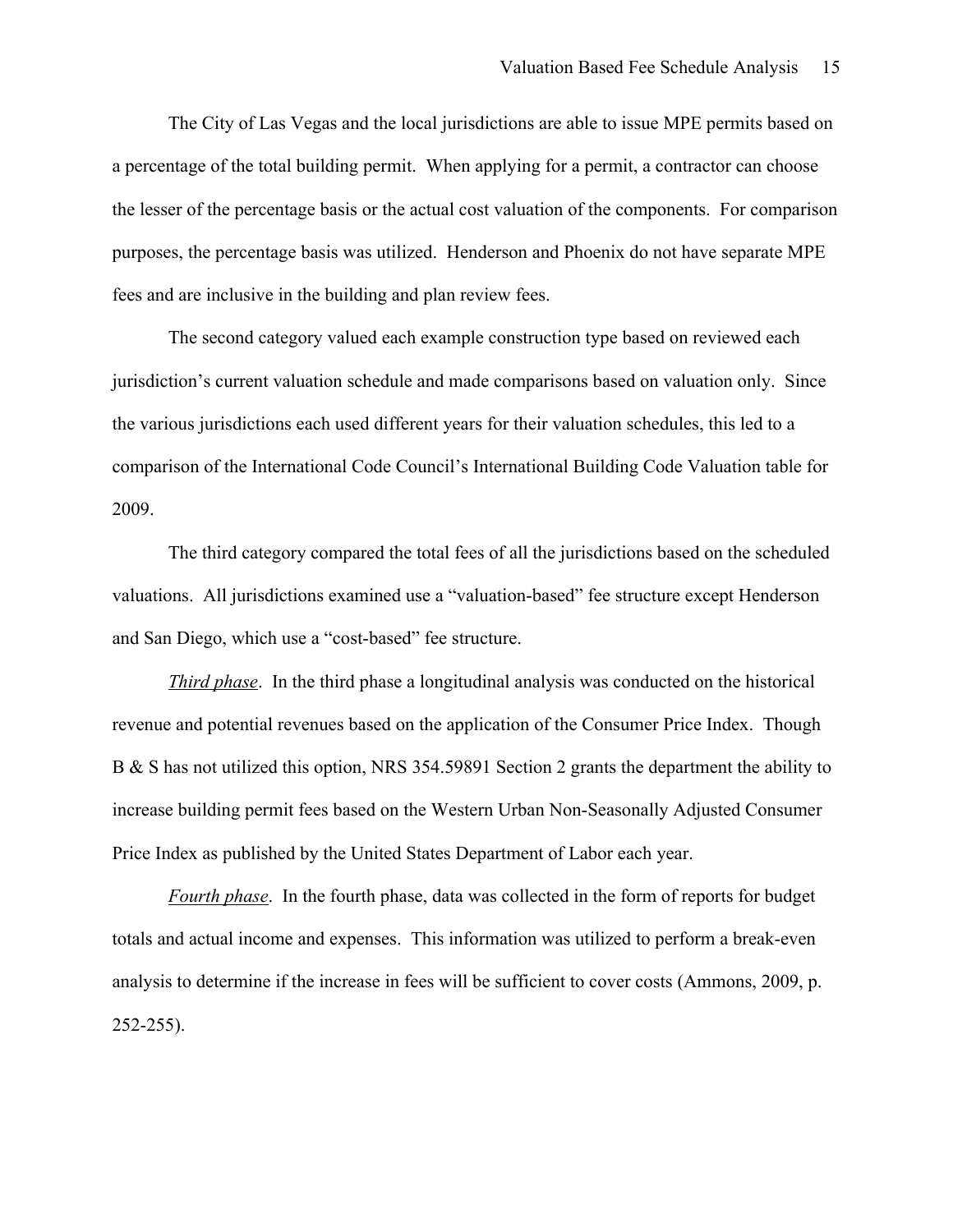*Fifth phase*. In the fifth phase, an investigation into potential public reaction to changes in the fee structures was conducted. This was accomplished through interviews and review of literature regarding different jurisdictions that have increased their fees. By triangulating information from multiple independent sources, trends within the Western United States area can be substantiated (Mintrom, 2003, p.59-60).

#### **Analysis and Findings**

#### *First Phase: Performance Analysis*

In an attempt to understand the B  $\&$  S' levels of service and current performance, the UNLV MPA group reviewed several measures that are currently being utilized to track performance. Most recently,  $B \& S$  implemented an inspection tracking system. The system has the capacity to track the average time spent on inspections per permit, per inspector, per inspection type, per day. Unfortunately, because of the recent implementation, there is no historical data to make comparisons. Training issues in transmitting the start and ending time for each inspection also needs addressing. Issues with the remote wireless connectivity have impacted the accuracy of the reporting. The tracking will not produce effective measures until these concerns are resolved.

Additionally,  $B \& S$  is currently tracking inspection numbers; plan review numbers, the average time for initial plan reviews and the number of appeals filed (See Appendix A). For inspections, the data includes total number of inspections, total daily and monthly holdover of inspections and the average number of inspections per day per inspector. A holdover is an inspection that was held over to the next day. Holdovers cost construction projects, contractors and customer's time and money. The same is true for plan reviews. The daily holdovers of 51 were high for the 15,569 permits in FY 2005, but showed a dramatic decline over the following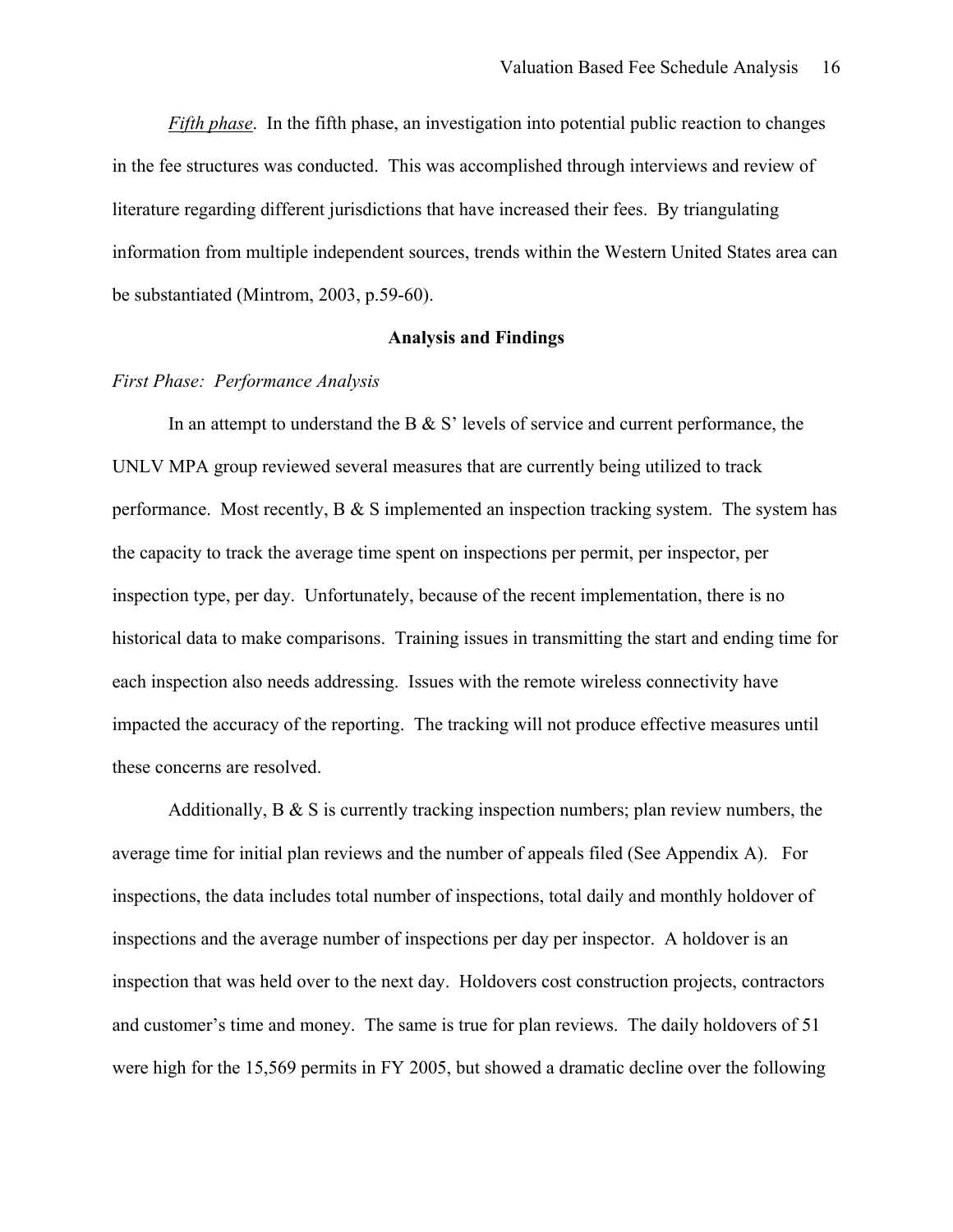three years where, in FY 2008 there were 8,217 permits with an average of only one holdover per day. The first increase registers in FY 2009 at 4.2 and FY 2010 at 4.6. We were unable to obtain historical monthly holdovers, except for FY 2009, which is indicating a monthly holdover rate of 65. The monthly holdovers increase dramatically to 93 for the FY 2010 even though the number of permits is similar (5671 for FY 2009 and 5344 for FY 2010). Inspection requests totaling 250 or more in any given day, will delay actual inspections by two days or more due to the lack of full staffing (whether due to training, sick leave or vacation time) (Y. Palomo, 2010, personal communication).

Appeals have been another area of concern for the Director. In FY 2005, the number of appeals reached 445 per year. Appeals have been reduced to 31 for FY 2010. Appeals are decreasing as the decisions from the inspections or plan review have been diverted to more supervisor intervention instead of going through the formal appeal process.

The next measure looks at the average wait time for the initial review of submitted plans. This indicator improved from and average of 15.7 days in FY 2005 to 5.1 days in FY 2010. Yolanda Palomo, the main contact person at B & S, indicated that the internal performance goal was 20 days prior to Chris Knight becoming the director (C. Knight, 2010, personal communication). Mr. Knight lowered the goal to 5 days and it appears the department has been successful at attaining this goal. The recent layoffs have no impact on this internal service level since the positions were for field service personnel, inspectors and inspection supervisors.

 The last measure reviewed is the FY 10 Quarterly Performance Report. This report categorizes "Key Result Measures" and identifies an annual target goal. The measures specifically related to B & S' service performance were combined into a quick reference table by category for a visual comparison (See Table 2). The items in green indicate that B  $\&$  S is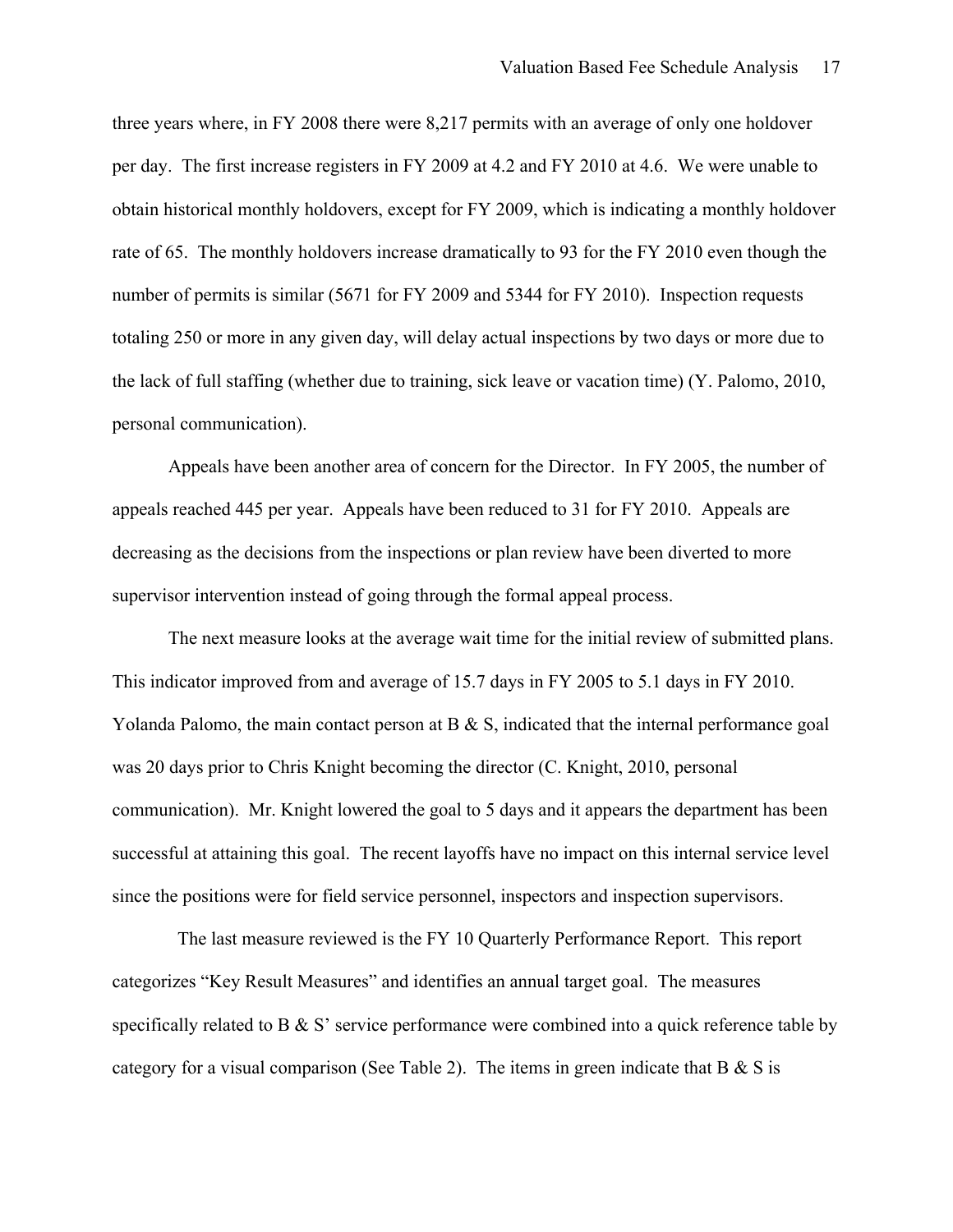meeting or exceeding the target goal. The yellow indicates B & S is falling below the target. The items in red indicate B  $\&$  S is falling below the target by 15 percent or greater. When looking at the entire fiscal year, B & S is performing well for the items in the "Inspections" category. Nevertheless, the full impact of the latest layoffs may not be realized until well into the next fiscal year of 2011. Though still within their target, early signs of a decline appear in the fourth quarter for "Inspections completed within 24 hours of request".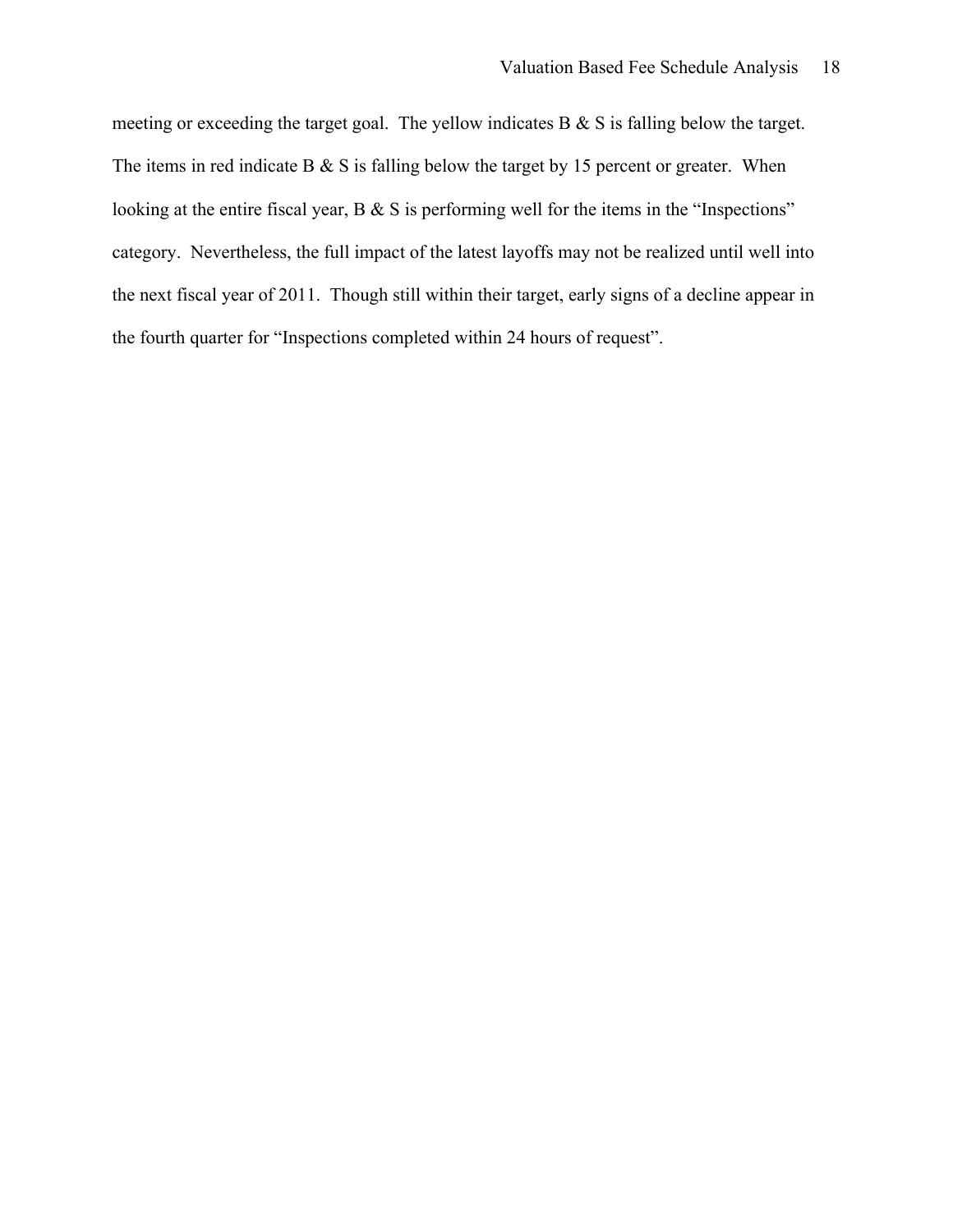Information provided by the City of Las Vegas Building and Safety Department.

 $\overline{\phantom{a}}$ 

| Table 2. Summary of FY10 Quarterly Performance Report ending June 30, 2010 |  |
|----------------------------------------------------------------------------|--|
|                                                                            |  |

| Line of Business: Administrative |                                       |                                 | Inspections                      |                                                         | Permits                                                                                               |               |                           | <b>Operational Support</b>           |                                      |
|----------------------------------|---------------------------------------|---------------------------------|----------------------------------|---------------------------------------------------------|-------------------------------------------------------------------------------------------------------|---------------|---------------------------|--------------------------------------|--------------------------------------|
|                                  |                                       |                                 |                                  |                                                         |                                                                                                       |               | Plans are<br>reviewed for |                                      |                                      |
| <b>Key Result</b>                | plans checks,<br>Total costs of the   |                                 | Inspections                      | Residential Plans<br>check initial review check initial | Commercial Plans                                                                                      |               | pricing &<br>completed by |                                      |                                      |
| Measures:                        | permits and                           | Inspections                     |                                  |                                                         | assistant on line to longificated by B&S leview completed [Wait Time to see                           |               | Technicians within        | Customer                             |                                      |
|                                  | covered by our<br>inspections will be | completed within<br>10 sunou yZ | within 1 hour of<br>the customer | Istaff within an<br>average of 20                       | by B&S staff within lechnician will be<br>an average of 20   20 minutes or less   Days or less for al |               | an average of 2           | be completed in<br>transactions will | wait 20 minutes or<br>Customers will |
|                                  | 59QI                                  | request                         | mspection                        | cays.                                                   | aws.                                                                                                  | (All Plans)   | projects                  | 10 minutes or less liess             |                                      |
| Otr.1                            | 125.00%                               | %0166                           | %0Z56                            | 89.30%                                                  | %02'66                                                                                                | <b>74.90%</b> | 83.40%                    | %0Z6Z                                | 80.30%                               |
| Ctr.2                            | 100.82%                               | %06'86                          | %0/36                            | 100,00%                                                 | 100.00%                                                                                               | 83.70%        | %0Z98                     | 85,70%                               | %0Z66                                |
| Off.3                            | 87.25%                                | %0C66                           | %09.96                           | %00'001                                                 | 100.00%                                                                                               | 88.35%        | 89.83%                    | %06'88                               | %0766                                |
| Qtr. 4                           |                                       | %02%                            | %090%                            | 100,00%                                                 | 100,00%                                                                                               | %0238         | 87.10%                    | 85,60%                               | %0266                                |
| 旨                                | 102.71%                               | 88.31%                          | %9916                            | 89.83%                                                  | 89.91%                                                                                                | 82.25%        | 88.50%                    | 84.75%                               | 89.25%                               |
| Annual<br>lapot                  | %0016                                 | %00'/6                          | %00'06                           | %0008                                                   | %00'08                                                                                                | %00'06        | %0006                     | %00'06                               | %00'06                               |
| Red.                             | <b>9519%</b>                          | <b>PS 45%</b>                   | <b>76.50%</b>                    | <b>98.00%</b>                                           | 88.00%                                                                                                | 76.50%        | <b>76.50%</b>             | <b>76.50%</b>                        | <b>76.50%</b>                        |
| % from Target                    | \$88%                                 | $1.35\%$                        | 5.17%                            | 24.79%                                                  | 24.89%                                                                                                | 8.61%         | -3.89%                    | -5.83%                               | 10.28%                               |

Summary of FY10 Quarterly Performance Report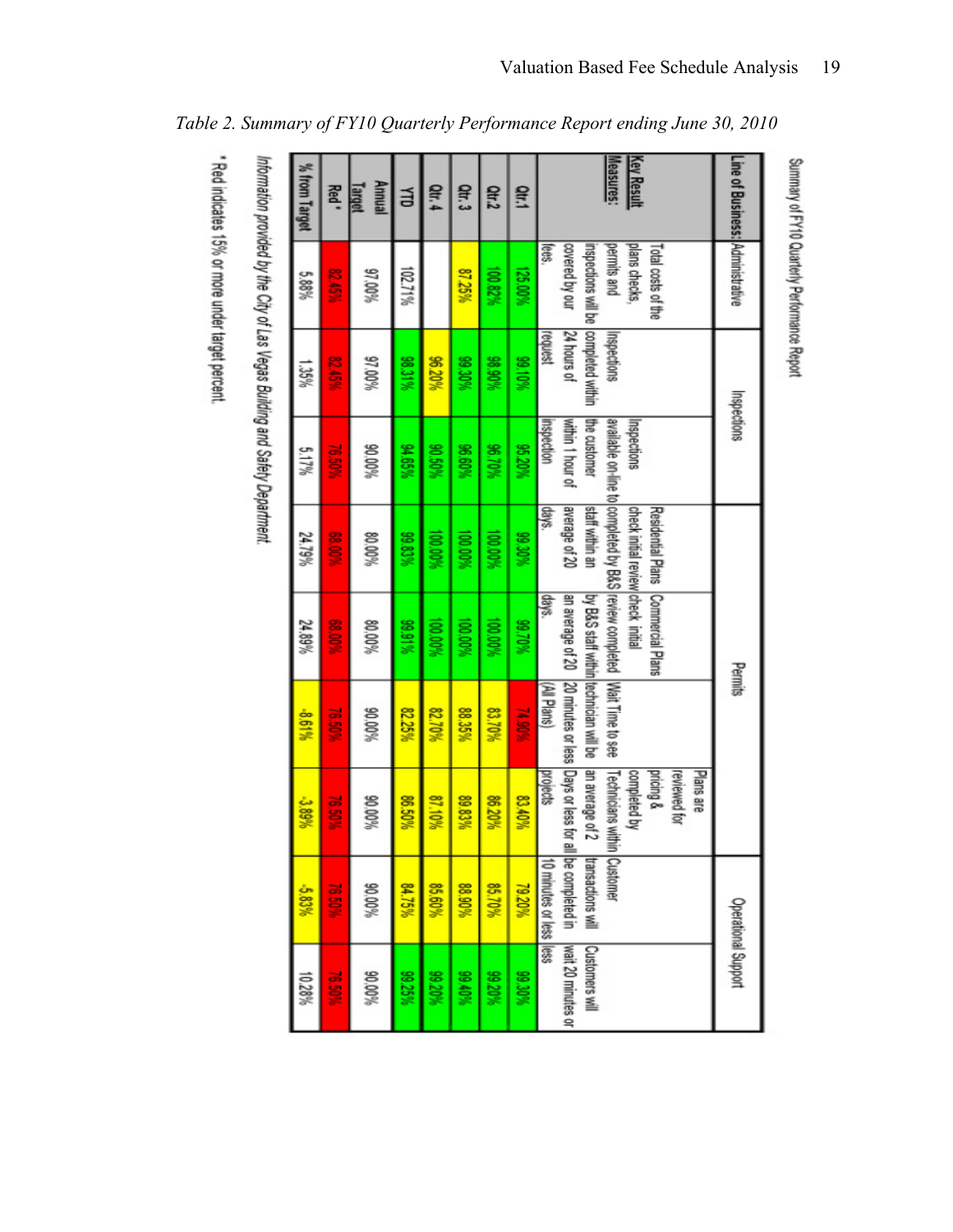B & S is performing on target in the "Permit" category for the initial plan check. However, the measure is looking at a goal of 20 days for the initial review. As mentioned earlier, the internal standard has changed to 5 days. This should be updated in the performance measurement standards. The measure for "Wait Time to see technician …20 minutes or less" and "Plans reviewed for pricing & completed …average of 2 Days or less" are falling below the current target by 8.6 percent and 3.9 percent, respectively. Additionally, in "Operational Support" the measure for "Customer transactions...completed in 10 minutes or less" is 5.8 percent under target. The three measures have been falling below target for the entire year, which is a reflection of the prior year layoffs. The numbers above are not affected by the most recent layoffs.

The "Administrative" measure "Total costs of plan checks, permits and inspections… covered by fees" for the fourth quarter was not available. The third quarter shows a dramatic drop of approximately 13 percent from the second quarter, but  $B \& S$  is still meeting the overall target up to the third quarter. The decline may be a result of the layoffs that occurred in the later part of FY 2010. B & S does not accrue the benefit expenses each month with the salaries paid. The benefits are only expensed when actually paid out. The layoffs required the payout of accumulated benefits for eight individuals. This payout may have contributed to the decline in the third quarter performance on covering costs and may impact the fourth quarter as well.

What does this mean? It is clear that the quality of service is showing signs of decline. If the permit counts and permit valuations stabilize, this would indicate that internal service levels would not improve at the current staffing levels. Current performance numbers indicate the internal office is understaffed and are not meeting current goals. The full impact of the most recent layoffs of the inspectors and supervisors has yet to be experienced in the field service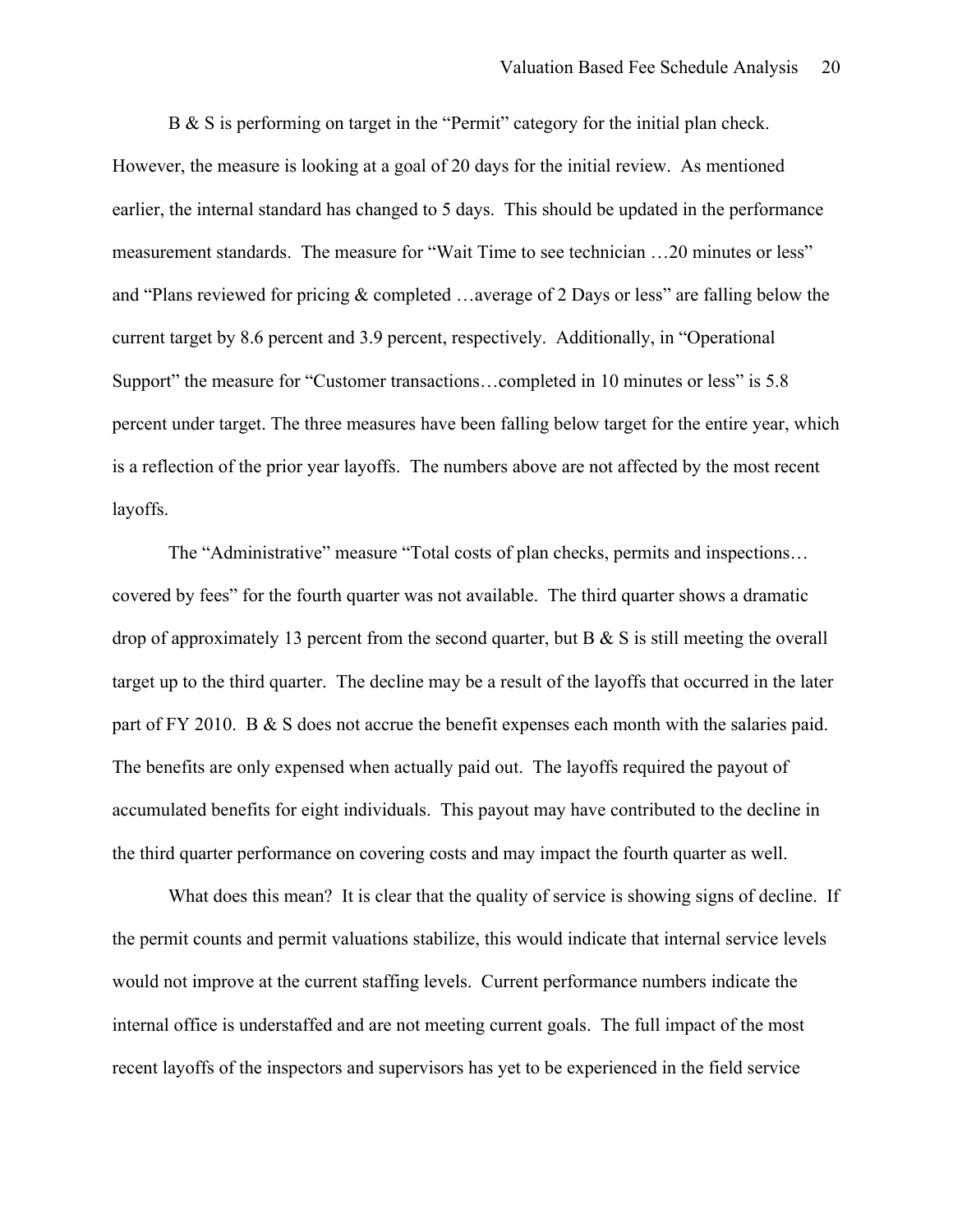levels. The fourth quarter is showing the beginning signs of problems in the area of holdover inspections with the possibility of further decline into the next year. Consequently, a change in B & S' current fee structure may be warranted.

The future of the construction industry is difficult to predict, but the current economic indicators are not positive. The local and national employment numbers underline the current trend. According to research by Restrepo Consulting Group (June, 2010), the "…[j]ob losses persisted in 8 of the 11 major employment sectors… [when comparing year over year in May with 85 percent of the losses in [...Construction  $(-16,500)$  [or  $-25.4$  percent], Trade, Transportation & Utilities (-5,600) and Leisure and Hospitality (-5,300)….In May, Clark County's Construction sector had 48,400 jobs, 50,600 fewer than it had in December 2007. The last time the industry had a similar number of jobs was June 1995 (47,800)". If the permit counts and permit valuations continue to decline, then it appears that  $B \& S$  is taking the appropriate corrective actions. This suggests the internal office and field service performance levels will adjust and realign with the current targets. Nevertheless, if the permit counts and permit valuations remain static then additional staff will be needed to bring the performance levels back on target. An increase in the fees would be necessary in order to cover the associated costs. *Second Phase: Parallel analysis of the national standards*

The second phase is broken into three categories of analysis. As mentioned in the data collection section, the first category looks at the preset valuations based on the examples used in the Maximus Analysis of Fees for Services Report prepared for the City of Nashville. Table 3 is displaying the examples and corresponding valuations.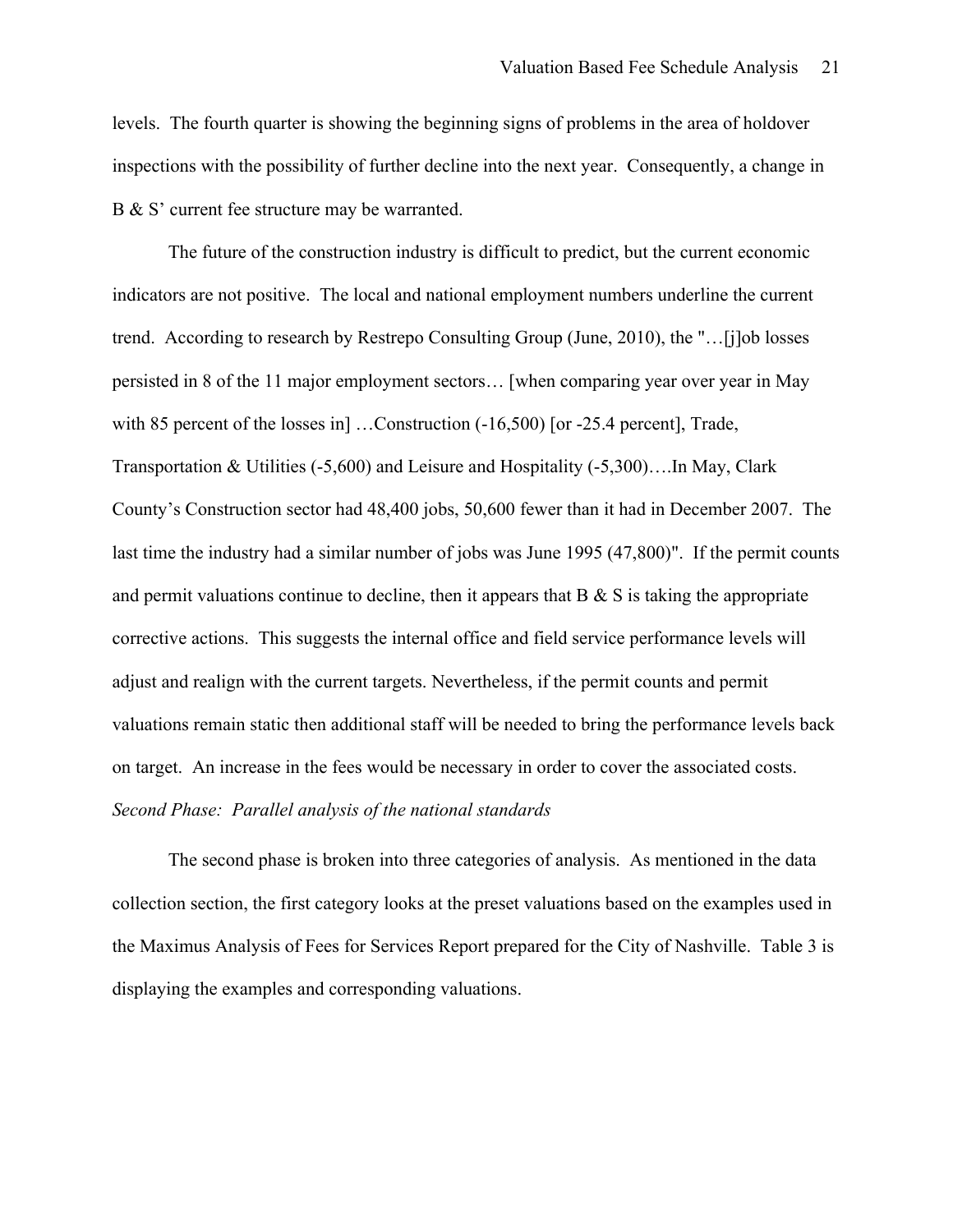|              | <b>Description of Building Type</b> | <b>Size</b> | Value       | <b>Construction</b><br><b>Type</b> |
|--------------|-------------------------------------|-------------|-------------|------------------------------------|
| Example $#1$ | Single Family Residence             | 1200 SF     | \$135,000   | Type $5B$                          |
| Example #2   | Single Family Residence             | 2500 SF     | \$250,000   | Type 5B                            |
| Example #3   | Office Building                     | 12,000 SF   | \$1,636,080 | Type 2B                            |
| Example #4   | 20% Office/80% Warehouse            | 40,000 SF   | \$3,301,740 | Type 2B                            |

*Table 3. Maximus Valuation Examples*

On an overall basis, the comparisons indicated that the City of Las Vegas' permit fees were lower than every other jurisdiction analyzed (See Appendix B). For the local jurisdictions, the results indicated higher fees by an overall average of 12.77 percent. For the residential examples, the average was 12.16 percent and for the commercial examples, the average was 13.39 percent (See Figure 4).



*Figure 4. Fee Comparison Analysis Note: From analysis shown in Appendix B*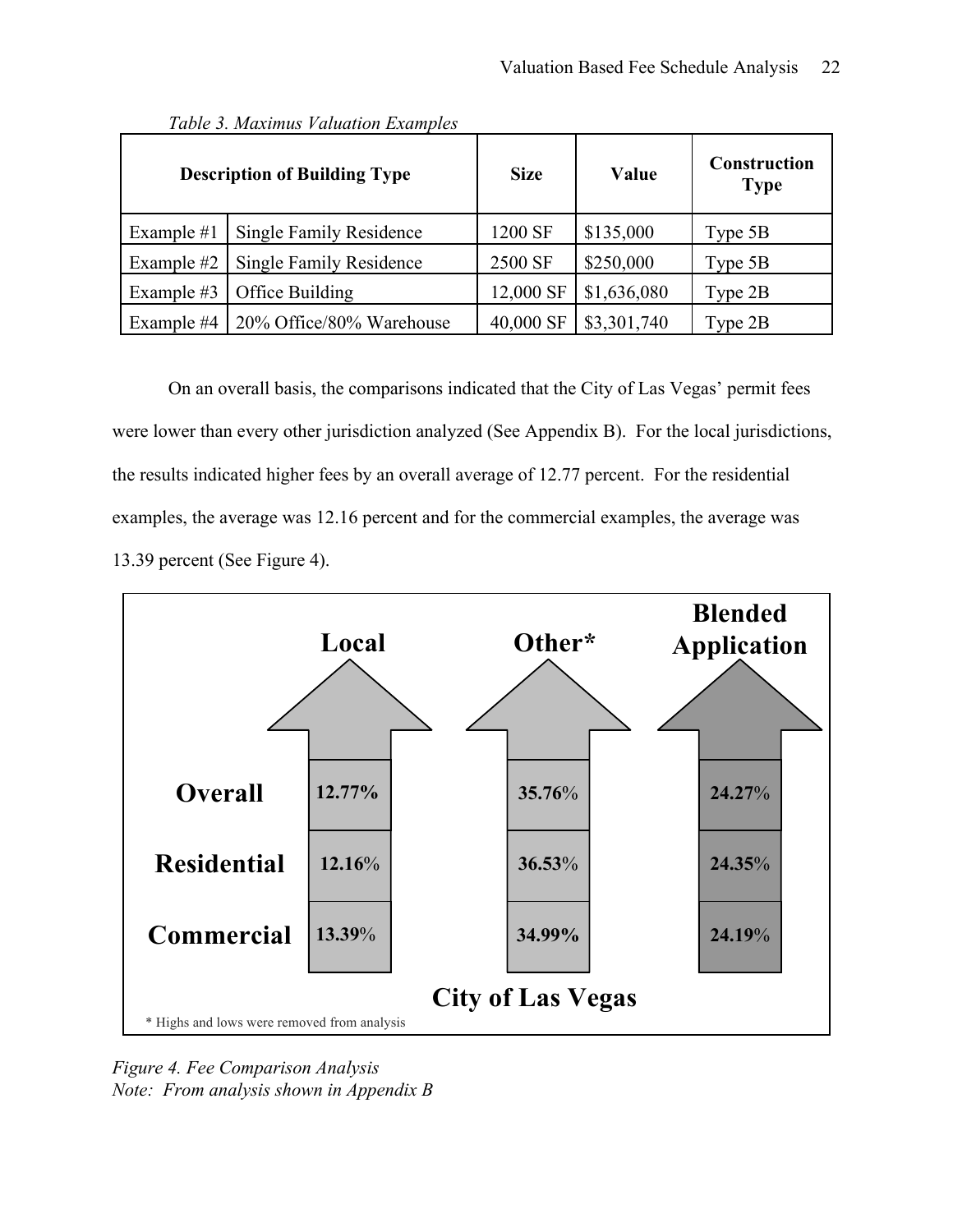For the other jurisdictions, the overall average difference was higher by 35.76 percent. The overall residential average indicated 36.53 percent, while the commercial average indicated 34.99 percent. San Diego was the highest for residential fees at 245 percent and Henderson was the lowest for commercial fees at -5.0 percent. The other jurisdictions fell into a tighter range with residential fees from 27 percent to 63 percent and commercial fees from 21 percent to 60 percent. Eliminating the highs and the lows indicates a blended average of 24.35 percent for residential fees and 24.19 percent for commercial fees for an overall average of 24.27 percent (See Figure 4).

 In the second category of this phase, the differences in valuation schedules were examined for the various entities (See Appendix C). The first part of this comparison looked at the valuation of the four examples mentioned above based on each jurisdictions current valuation schedules. Again, San Diego and Henderson were not included in this analysis because they are cost based and do not utilize a valuation schedule.

 Both the City of North Las Vegas and Clark County are using valuation schedules that are only slightly higher than  $B \& S$ . This is because both of these entities are also utilizing antiquated valuation schedules similar to B  $\&$  S. City of North Las Vegas' is from 1997 and Clark County's appears to be similar in age based on the indicated values for the example properties. Still, for the residential examples the overall valuation averages were around 10 percent higher than B  $\& S$ . The commercial examples showed a greater range with Clark County at a higher rate on the office project by 19 percent and North Las Vegas at a lower rate by 8 percent. The values for the local jurisdictions were very close to B  $\&$  S on the office/warehouse example. For the other jurisdictions, (Phoenix and Portland), the valuations indicated higher by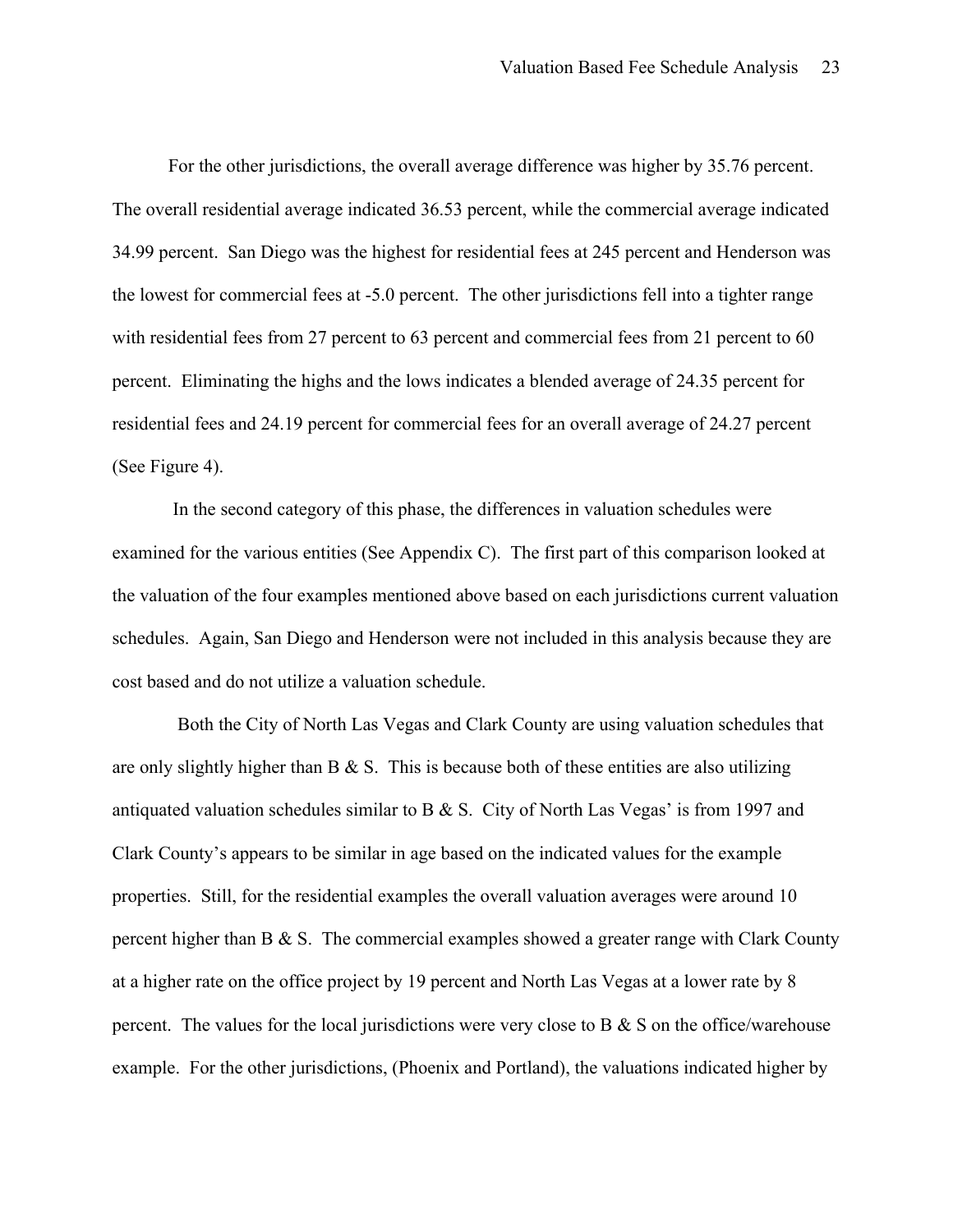95 percent for the residential examples and 148 percent for the commercial examples with an overall indication of 122 percent (See Figure 5).



*Figure 5. Valuation Comparison Analysis Note: From analysis shown in Appendix C*

Phoenix utilizes the International Code Council's International Building Code (IBC) Valuation Table for 2006 and Portland recently moved to the IBC 2009 Building Valuation Table. The comparison indicated varying percentages for different construction type/occupancies categories, and led to analyzing  $B \& S'$  current valuation table against the IBC 2009 Building Valuation Table, (See Appendix D). Some judgment was exercised in matching the categories for comparison purposes. This resulted in the exclusion of some occupancy categories because an appropriate match could not be identified. Other categories were combined for a blended indicated percentage. We first reviewed the categories that fit into our previously noted example properties. The IBC valuation tables indicated 144 percent higher for residential and 78 percent higher for the commercial examples with all examples indicating an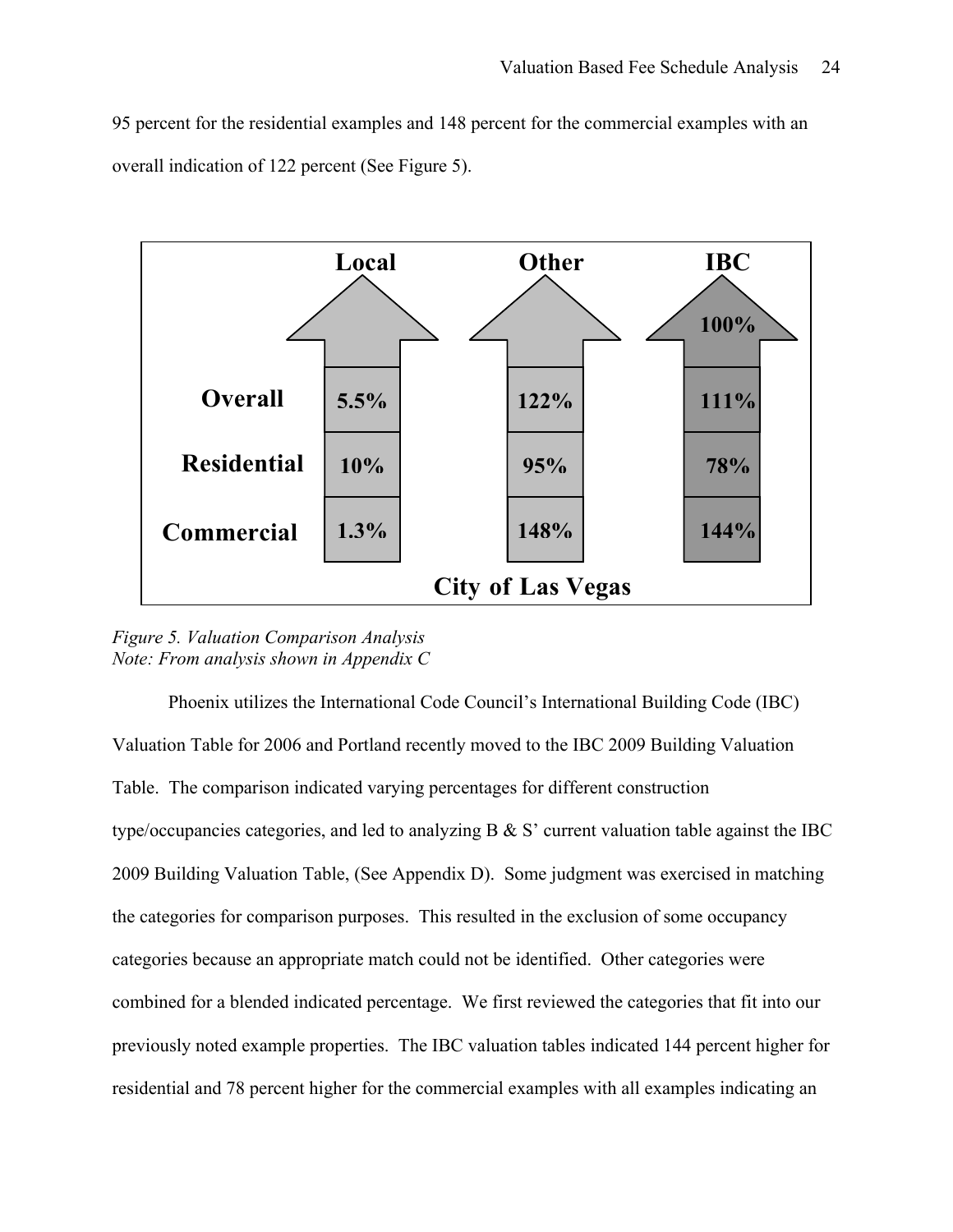overall 111 percent higher. When reviewing all of the matching categories, the overall indication was higher by 100 percent (See Figure 5).

The third category of this phase was a comparison of the permits fees based on the actual valuations of each entity (See Appendix C). Once again, the local jurisdictions were higher by 14.36 percent on residential and 17.91 percent on commercial for an overall of 16.14 percent higher. The other jurisdictions were higher by 97.32 percent on residential and 174.92 percent on commercial with an overall of 136.12 percent higher. The blended overall indication for all jurisdictions and all examples showed 76.13 percent higher than B  $\&$  S' current permit fees. Though interesting, this information did not contribute to making recommendations to B & S. *Third phase: Longitudinal analysis based on Consumer Price Index* 

Using the Western Urban Seasonally Adjusted Consumer Price Index from the Bureau of Labor, starting with a base point of December 1977 at 100 points, the CPI has increased from 254.100 to 342.307 from 1997 to 2009 (the last full year of comparison). The cumulative calculated annual increase for this period is 30.25 percent. B  $\&$  S, under the Nevada Uniform Administrative Code, is entitled to increase fees by the CPI on a yearly basis. The CPI actually decreased in 2009. If this trend continues then increasing fees based on the full 30 percent may be excessive. Nevertheless, this finding substantiates a one-time permit fee adjustment based on the CPI of at least 25 percent.

#### *Fourth phase: Break-Even Analysis*

B & S had originally projected a deficit of \$999,832 for the FY 2010. However, actual income less expenses left a net income of \$22,806 (See Appendix E). With actual income of \$7,734,166 and actual expenses of over \$7,711,360, a net income of \$22,806 is equivalent to a break-even (.003 percent). The difference can be explained when \$400,000 of additional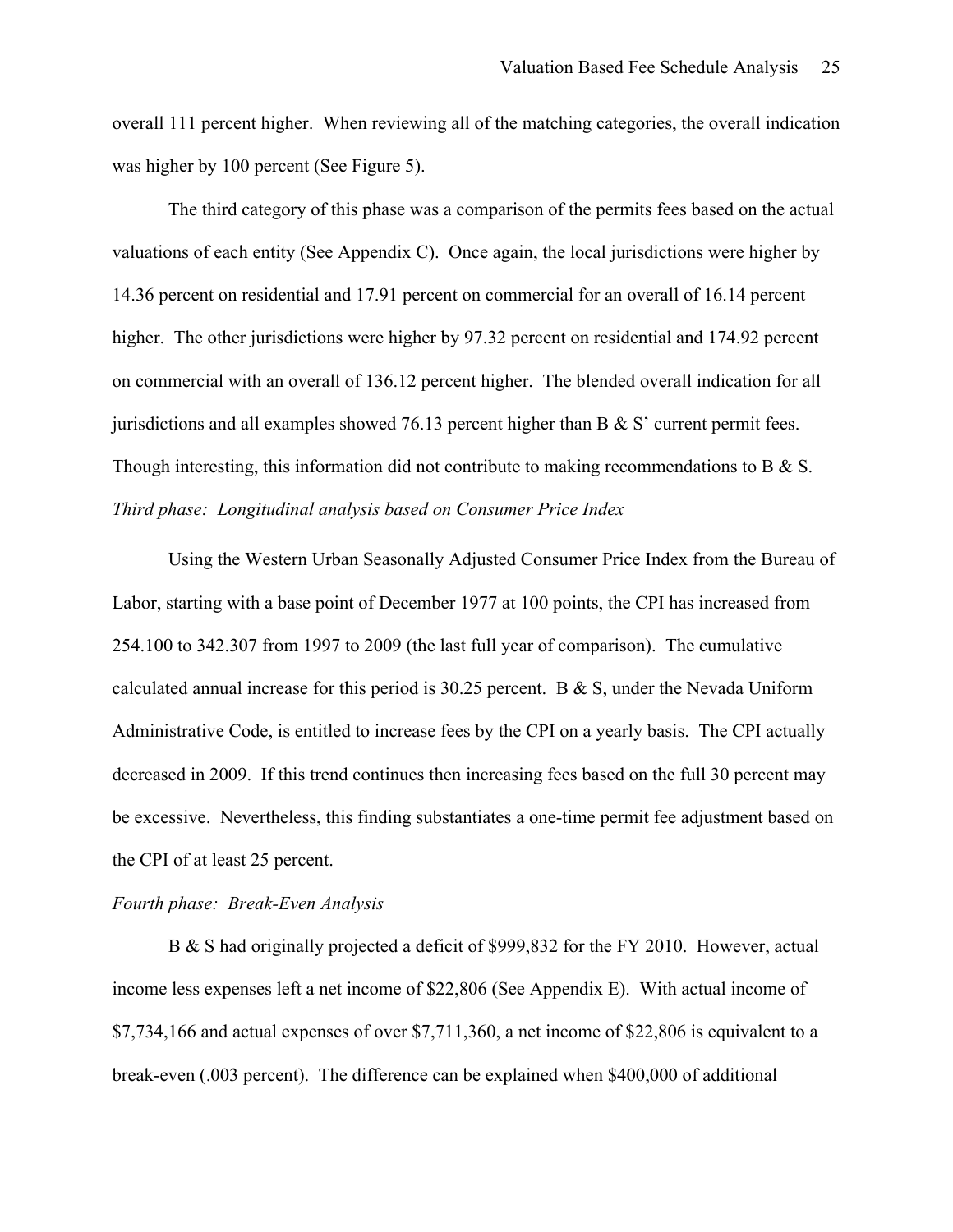revenue was realized over budget projections and \$608,140 less expenses in actual revenues. Significant increases in revenues occurred in "plumbing permits" (\$403,293) and charges for "labor/material" (\$423,091), while one significant decrease occurred in "on-site construction inspections" (express inspections) of \$261,003. Other minor decreases were noted but not significant in the area of income.

The real savings was realized in the labor despite the increase in benefit allocation, which doubled in October of 2009 due to the reduction in force. Benefit allocation saved \$143,185 over budget. Significant savings were realized over budget in the area of overtime of \$256,636. By restricting overtime and carefully monitoring expenses such as copying, printing and reproduction fees, application software and not paying for professional certifications, B & S realized significant savings. Policy initiatives regarding expenses, such as limiting overtime and reducing printing, reproduction and copying charges, can translate into additional savings for cities and counties throughout the United States.

Some issues have arisen out of the practice of cash accounting. Work in Progress projects are one example where all of the monies collected are expensed in the same year. While B & S is planning on changing their accounting methodology to allocate the revenues generated from work in progress projects over the life of the project, (Y. Palomo, 2010, personal communication) this change will not control rising expenses. October showed significantly higher salaries & benefits, banking fees, and general government allocation line items expenses (See Appendix E).

B & S explained that salaries in October were high because of the three pay periods in this month. The layoffs and attrition of staff increased the benefits line item due to the paying out of both vacation pay and sick pay. Banking fees are based on 62 percent of total benefits and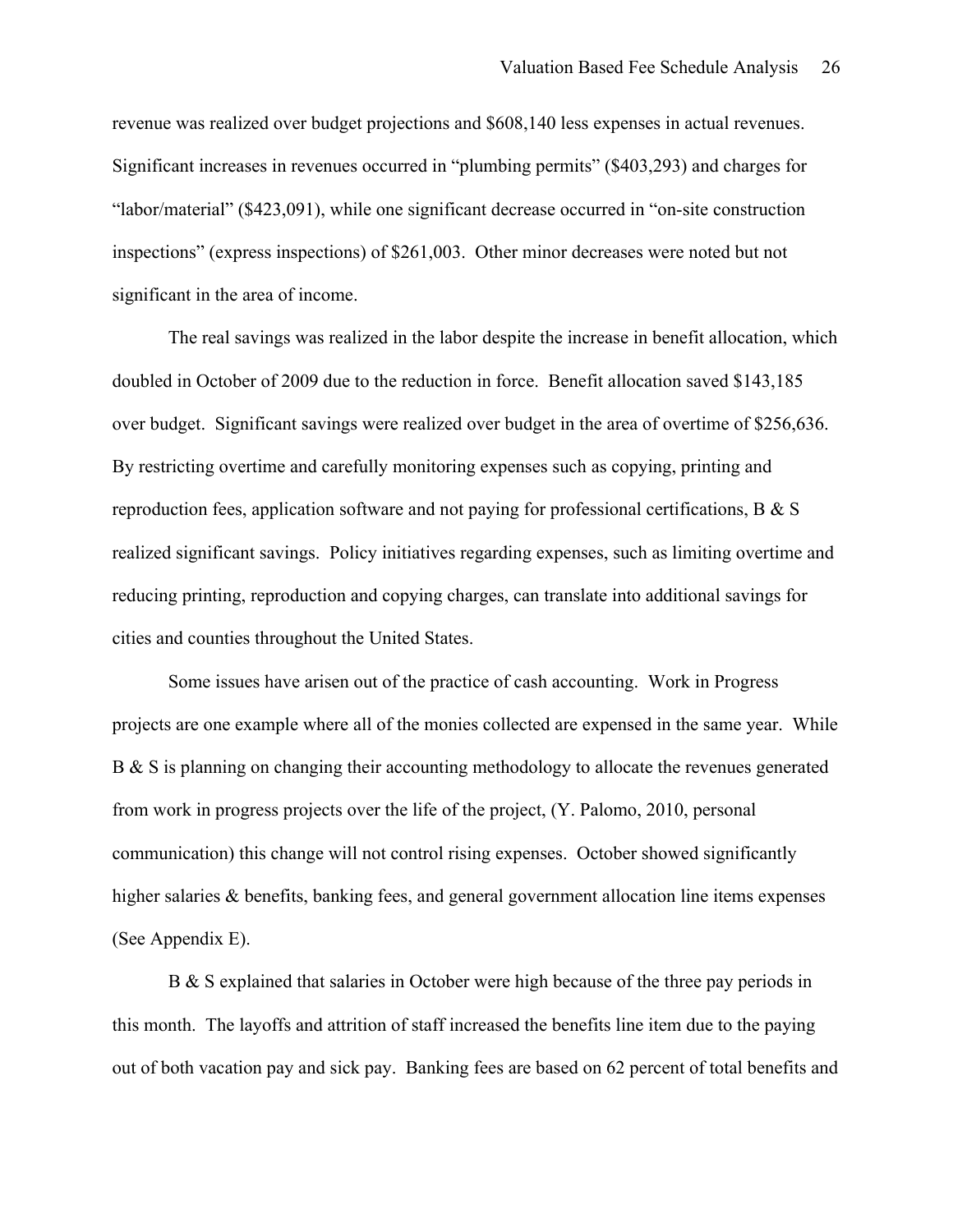General Government Allocation is based on 8 percent of total benefits and salary, which contributed to the jump in these items in October.

During the process of this analysis, some questions were raised that included: what amount of reserves is B & S comfortable with during these difficult economic times; and what amount of reserves is appropriate for a business enterprise fund? As mentioned earlier, the Nevada Revised Statutes (NRS 354.59891(4)(d)) permits a government enterprise fund to "maintain a balance of unreserved working capital … that does not exceed 50 percent of the annual operating costs and capital expenditures for the program for the issuance of barricade permits, encroachment permits and building permits of the local government…" Based on the information provided, it does not appear that  $B \& S$  maintained the full allowable 50 percent in reserves over the past several years. At the start of the FY 2010 (July 1, 2009), the reserves were at \$4,601,071. The account was reduced to \$4,400,470 as of May of 2010.

The allowable reserve at the end of the FY 2009 was \$5,810,335 (See Appendix F). However, for FY 2008 & FY 2009 expenses exceeded revenue by \$3,259,724 and \$1,236,401, respectively, indicating this fund has accumulated over time. Without the historical account balances, it is difficult to explain exactly when and if the account balance was ever at the full 50 percent. The historical income and expenses from FY 2001 to FY 2009 showed a surplus in six of the nine years with FY 2004 showing the highest at \$3,249,244. The allowable reserves in FY 2004 were \$6,871,922. For all practical purposes, B & S broke even in FY 2010 with a minimum surplus of \$22,806. The allowable reserve for FY 2010 is \$3,855,680. The current account balance of \$4,400,470 is in excess of the allowable amount and exceeds the limit. In spite of this, the City Manager precluded a draw on the reserve to prevent the latest layoffs. If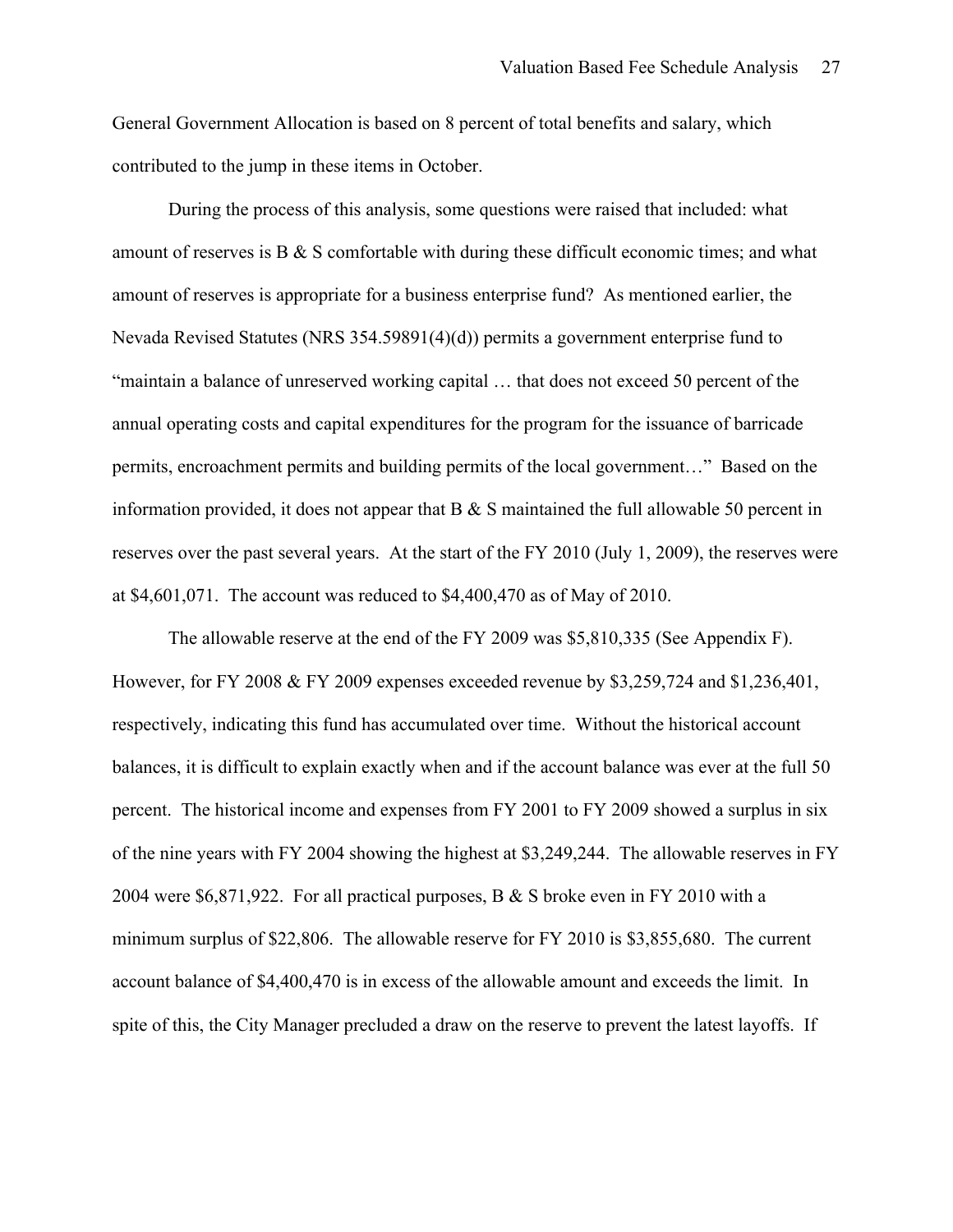services appear to be dropping off and reserves can only be 50 percent of the operating cost and capital expenditures, why was this decision made?

The answer lies in a two-year provision in NRS 354.59891(6) that provides for a balance in excess of the allowable 50 percent for up to two consecutive fiscal years. However, if by the end of the second year the reserves are in excess of the allowable amount, then fees for barricade permits, encroachment permits and building permits must be reduced "… by an amount that is sufficient to ensure that the balance in the enterprise fund at the close of the fiscal year next following those 2 consecutive fiscal years does not exceed the amount authorized…" (NRS 354.59891(6)). Though the account is currently over the allowable amount, B  $\&$  S and the City Manager appear to be anticipating further decline in the construction industry, which would further affect the revenues to this department. According to our contact at  $B \& S$ , the City Manager is not comfortable with a margin of less than the full allowable 50 percent (Y. Palomo, 2010, personal communication). Currently, reserves are not included as a line item in the budget.

B & S is mandated to cover all costs with the revenue and fees it collects, so the "breakeven" analysis would need to account for both the fixed costs and the variable costs in this case. The City Manager wants to maintain at least 50 percent of the budget in the reserve account, so to break-even B & S needs to collect 150 percent of the projected budget each fiscal year or add a line item for collection of the reserve account at 50 percent of the budget. Contributing to the reserve account would then be considered a fixed expense and should be a budgeted line item. This is a difficult number to predict since the permits and fees are calculated differently depending on the type of project, the type of construction and the size of the project undertaken (Ammons, 2009, p.252-255).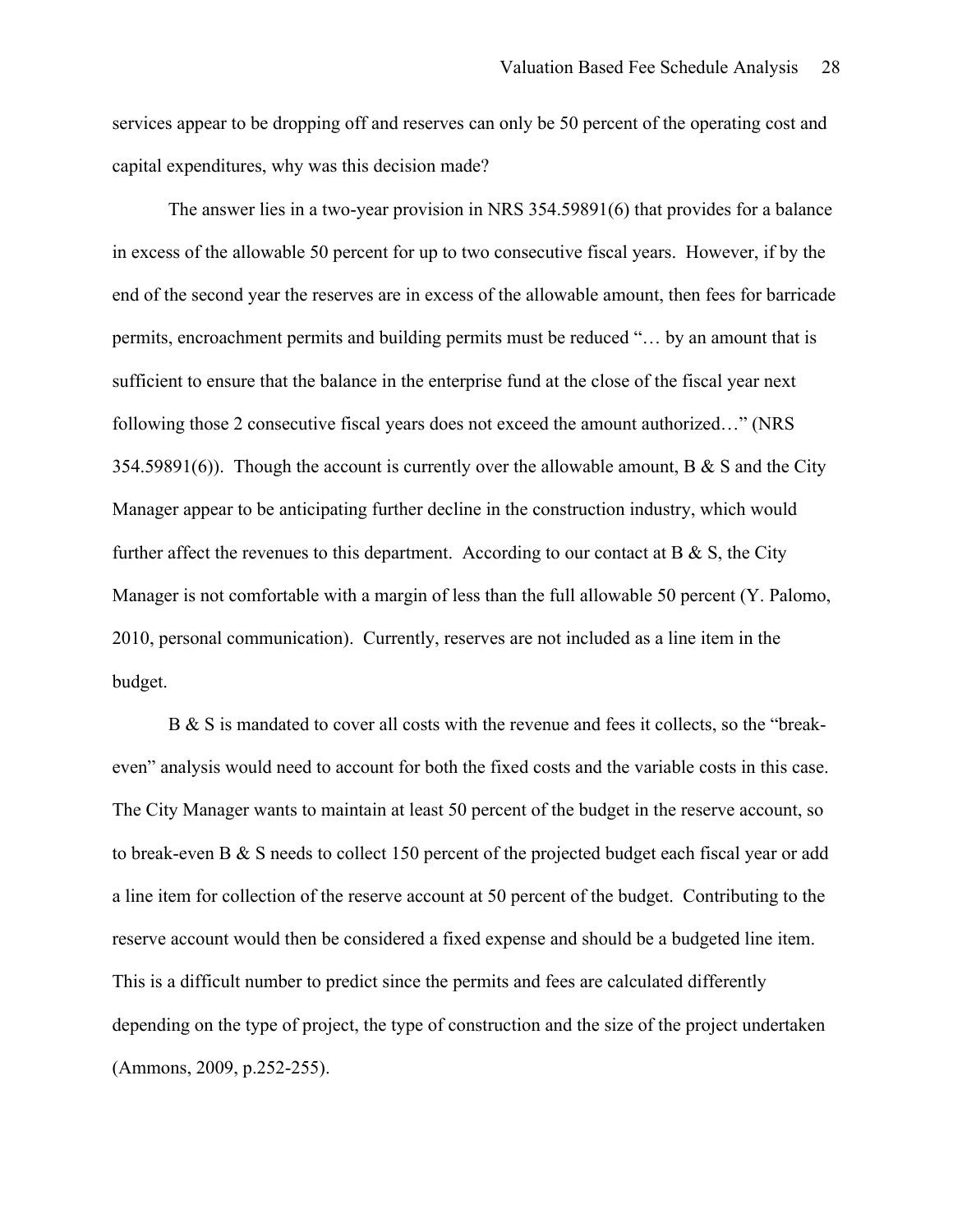What does this translate into? For the purpose of this phase of the analysis, two indications from phase two and three were examined and applied: increasing fees by 25 percent based on the CPI or increasing the valuation schedule by 100 percent. To provide a context for examination we first derived an average dollar per permit value based on the historical revenues and permit counts for each year from FY 2005 to FY2010. The analysis indicated a range of \$974 to \$1,669 per permit amount with a mean of \$1,340 and a median of \$1,356 (See Appendix G). Even though the revenues and permit counts for FY 2005 to FY 2008 are more than double the current fiscal year, the average dollar per permit amount is fairly stable as shown by the tight mean and median. As a result, the dollar per permit mean amount of \$1,340 was increased by 25 percent for an indicated \$1,675 per permit average. The permit count for the past two years has been in the 5000 + range and for FY 2010 has remained consistent on a month-to-month basis. Multiplying the current year permit count (5344) by the increased average dollar per permit amount of \$1675 yields indicated potential revenue for the FY 2010 of \$8,948,795 (See Table 4).

| Average \$/permit                           | \$1,340         |
|---------------------------------------------|-----------------|
| Applied 25% increase                        | \$1,675         |
| Permit Count 09/10                          | 5,344           |
| <b>Indicated Potential Building Revenue</b> | \$8,948,795     |
| Actual Building Revenue 09/10               | \$522,596,093   |
| Applied 100% Valuation Increase             | \$1,045,192,186 |
| Times Revenue as % of Valuation Average     | 1.22%           |
| <b>Indicated Potential Building Revenue</b> | \$12,751,345    |

|  | Table 4. Permit and Valuation Increase Analysis |  |  |  |
|--|-------------------------------------------------|--|--|--|
|--|-------------------------------------------------|--|--|--|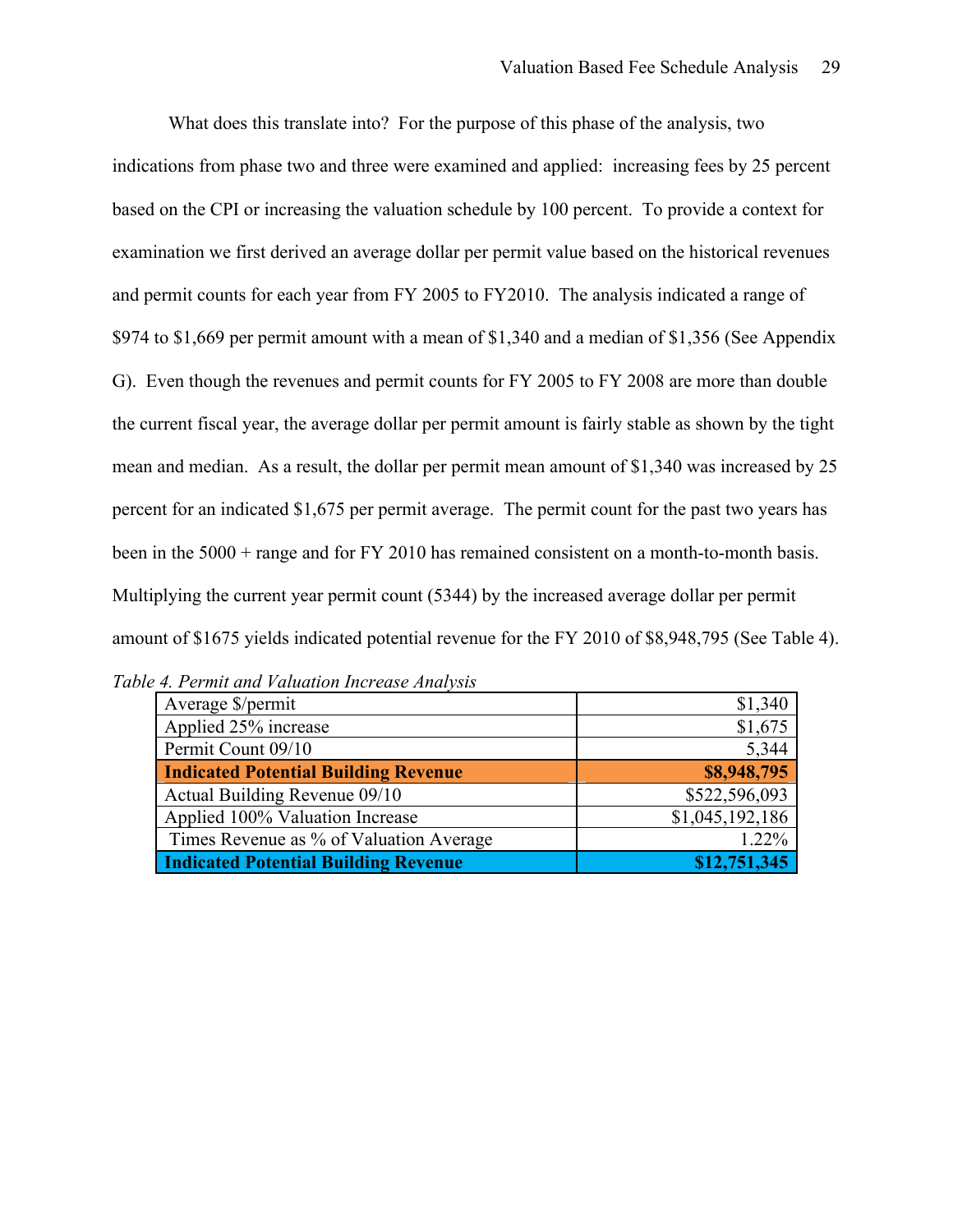|                                  | <b>Increase of Fees</b><br>by $25\%$ | Increase of<br>Valuation by | Over/Under                |
|----------------------------------|--------------------------------------|-----------------------------|---------------------------|
|                                  |                                      | 100%                        | Application               |
| <b>Actual Revenue</b>            | \$7,734,166                          | \$7,734,166                 | 7,734,166<br>$\mathbb{S}$ |
| <b>Bldg Revenue</b>              | 7,333,228<br>\$                      | \$7,333,228                 | $\mathbb{S}$<br>7,333,228 |
| Non Building Revenue             | 400,938<br>\$                        | 400,938<br>\$               | 400,938<br>$\mathbb{S}$   |
| Potential Building Rev           | 8,948,795<br>$\mathbb{S}$            | \$12,751,345                | \$11,166,330              |
| <b>Overall Potential Revenue</b> | 9,349,733<br>\$                      | \$13,152,283                | \$11,567,268              |
| <b>Actual Expenses</b>           | 7,711,360<br>$\mathbb S$             | \$7,711,361                 | 7,711,363<br>\$           |
| <b>Allowable Reserves</b>        | 3,855,680<br>\$                      | \$3,855,680                 | 3,855,681<br>\$           |
| <b>Exp including Reserves</b>    | \$11,567,040                         | \$11,567,041                | \$11,567,044              |
| <b>Under/Over</b>                | \$(2,217,307)                        | \$1,585,241                 | \$223                     |
| % Under/Over                     | $-24.78%$                            | 12.43%                      | 0%                        |

#### *Table 5. Break-even Analysis*

The actual revenue indicated non-permit generated revenue, which was added into the potential revenue numbers to get a total of \$9,349,733. Applying the reserves as a line item to the total expenses indicates total expenses of \$11,567,040. The potential revenues less total expenses leave a deficit of \$2,217,307 or 24.78 percent under revenues (See Table 5).

A similar calculation was done applying a 100 percent increase to the valuations. To provide a context for this, revenues were examined as a percent of value for each year from FY2005 to FY 2010. The mean is 1.22 percent while the median is 1.23 percent. Increasing the valuations for FY 2010 by 100 percent from \$522,096,093 to \$1,045,192,186 multiplied by 1.22 percent calculates a potential revenue amount of \$12,751,345 (See Table 4). Using the same application as before, including reserves in the expenses for \$11,567,040 leaves a surplus of \$1,585,241 or 12.43 percent overage (See Table 5).

Applying the CPI increase of 25 percent to the building fees indicates a need to increase the valuations by 24.78 percent in order to break-even. Applying the 100 percent increase to valuations indicates a need to reduce building fees by 12.43 percent to break-even. Applying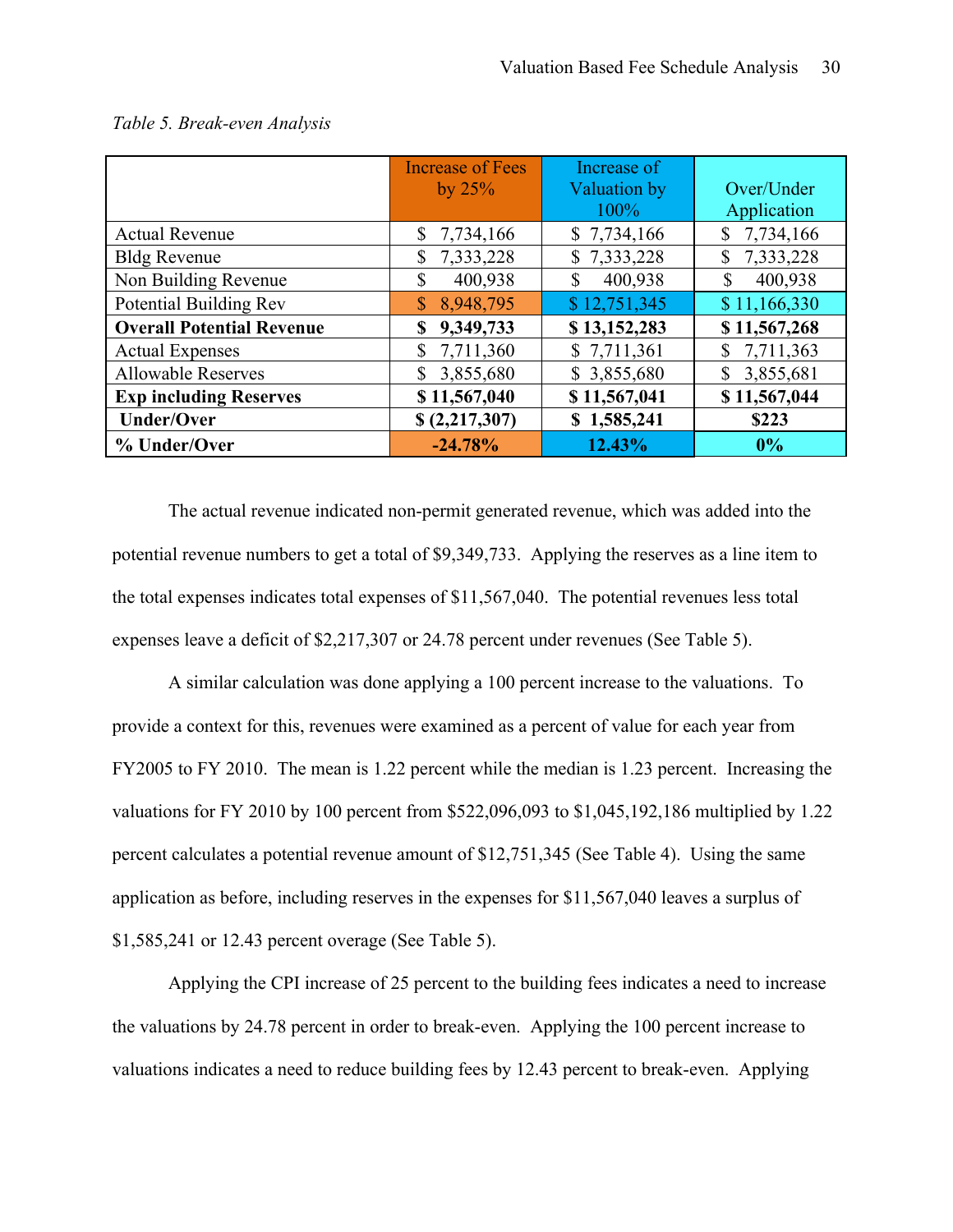both of these results indicate average potential building revenue of \$11,116,330. Adding in for non-permit revenue, the total potential revenue is \$11,567,268 less the "expenses including reserves" of \$11,567,040 shows the break-even target.

#### *Fifth phase: Interviews with area jurisdictions and performance measures*

B & S finds itself at a crossroads of a decision between raising fees or sacrificing service levels. Raising fees in this current economy appears prohibitive and the key stakeholders, including the AGC and the local contractors, have prevented this from occurring in the past. Notwithstanding, B & S is not alone in this crisis. With jurisdictions throughout the United States facing the same plight, many cities including Nashville, Portland, San Diego, and Phoenix have already raised fees.

Located within Davidson County, Nashville increased building permit fees and other Metro Codes fees by 30 percent effective May 1, 2010 (Garrison, J., 2010). Among the members of the Metro Council who were opposed to the rate hike were Councilmen Michael Craddock and Charlie Tygard. Councilman Craddock said, "Anytime you raise a fee it's a tax increase… It's not warranted to do it right this minute in some of the slowest economic times we've ever had in this city" (Nashville, The City Paper). Councilman Tygard added, "that raising fees and increasing costs to consumers in a bad economy is just a very bad idea [and] sends the wrong signal to the community in a time when we're desperately seeking new development and new projects in [Davidson] county" (Nashville, The City Paper). The revenues generated by Davidson County's building department have been insufficient to cover costs over the past few years. Terry Cobb, who serves as the Director of the Codes Department, stated "a 30 percent fee increase puts Nashville on par with rates enforced in several cities with similar populations" (Garrison, J., 2010).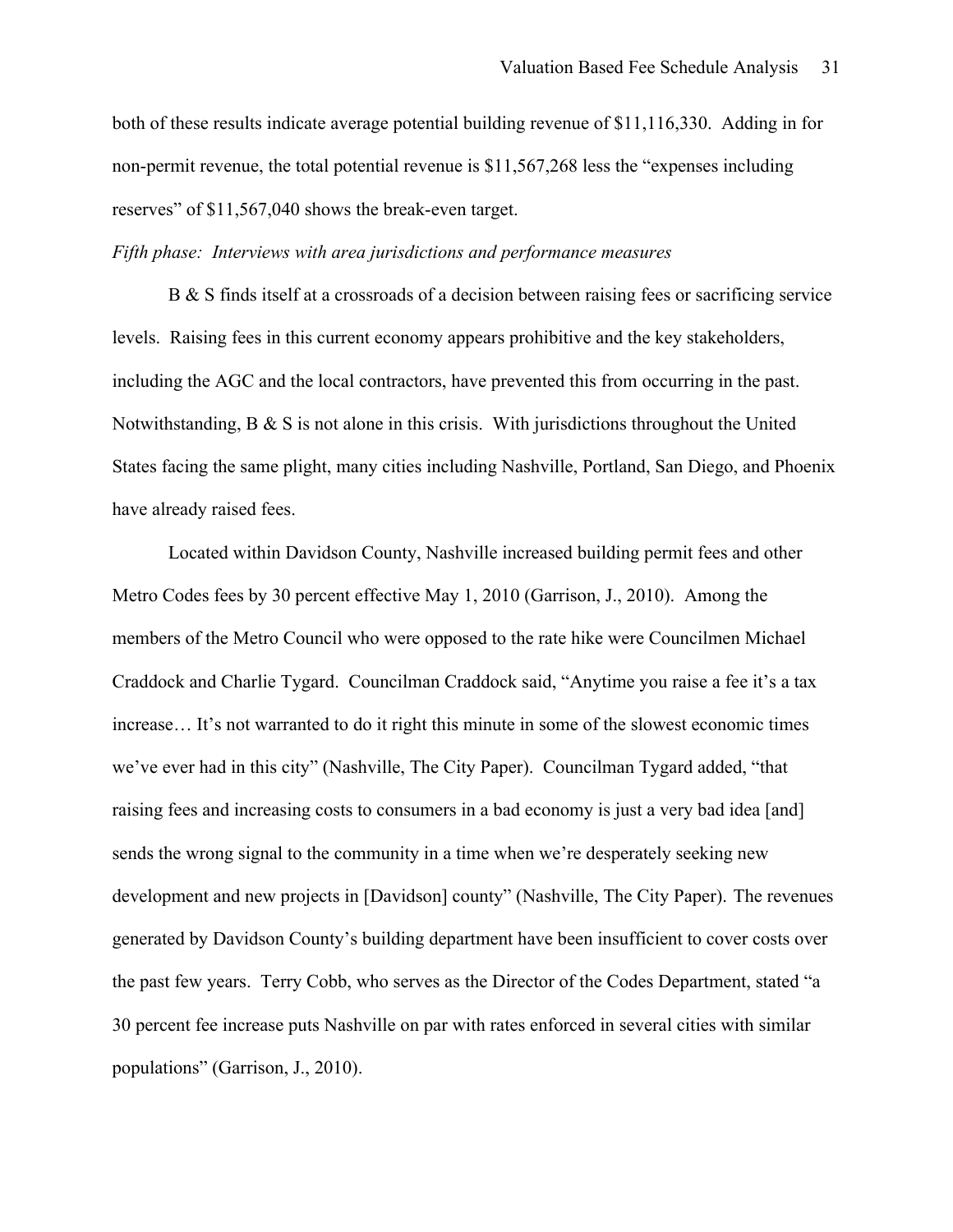The lack of sufficient revenues has impacted both medium and small sized communities. One example is Orange County, Virginia with a population just over 30,000. Similar to Las Vegas, building permit fees in Orange County have not changed since July 1, 2000 (Poole, J., 2010). County administrator Julie Jordan related that the building department was directed to review fees to determine if the department was self-sufficient and if the fees were comparable to surrounding counties (Poole, J., 2010). The investigation found Orange County's fees were lower than the surrounding counties. Since the department draws from the general fund, District 5 Supervisor, Lee Frame, said, "It's raise [fees] or raise taxes" (Poole, J.,2010).

Recently, in the San Diego suburb of Encinitas, the Building Industry Association protested a proposed fee increase saying that it would stifle any chance of a recovery in the decimated construction industry (Encinitas website). The Association vowed that they "would not stand idly by as local government operates business as usual." In spite of this outcry, the city had not raised fees in over four years. By city policy, fees could have been raised at least twice during this time frame (Henry, B., 2009).

Clark County has seen its share of complaints from the construction industry as well. Clark County has recently increased signage permit fees. Sign companies argue that the increase has harmed their ability to do business (8 News Now.com, 2010). At a regular meeting of the Clark County Board of Commissioners held on June 15, 2010, one of the emerging topics addressed was the raising of fees by various enterprise fund departments. Commissioner Larry Brown expressed concern over the motivations behind raising fees. Concern was also expressed over the public's perception of the aggressiveness of inspectors. Larry Brown cautioned the departments regarding the appropriate application of their safety function. Commissioner Brown posed the challenge of reviewing the core service functions of these departments to make sure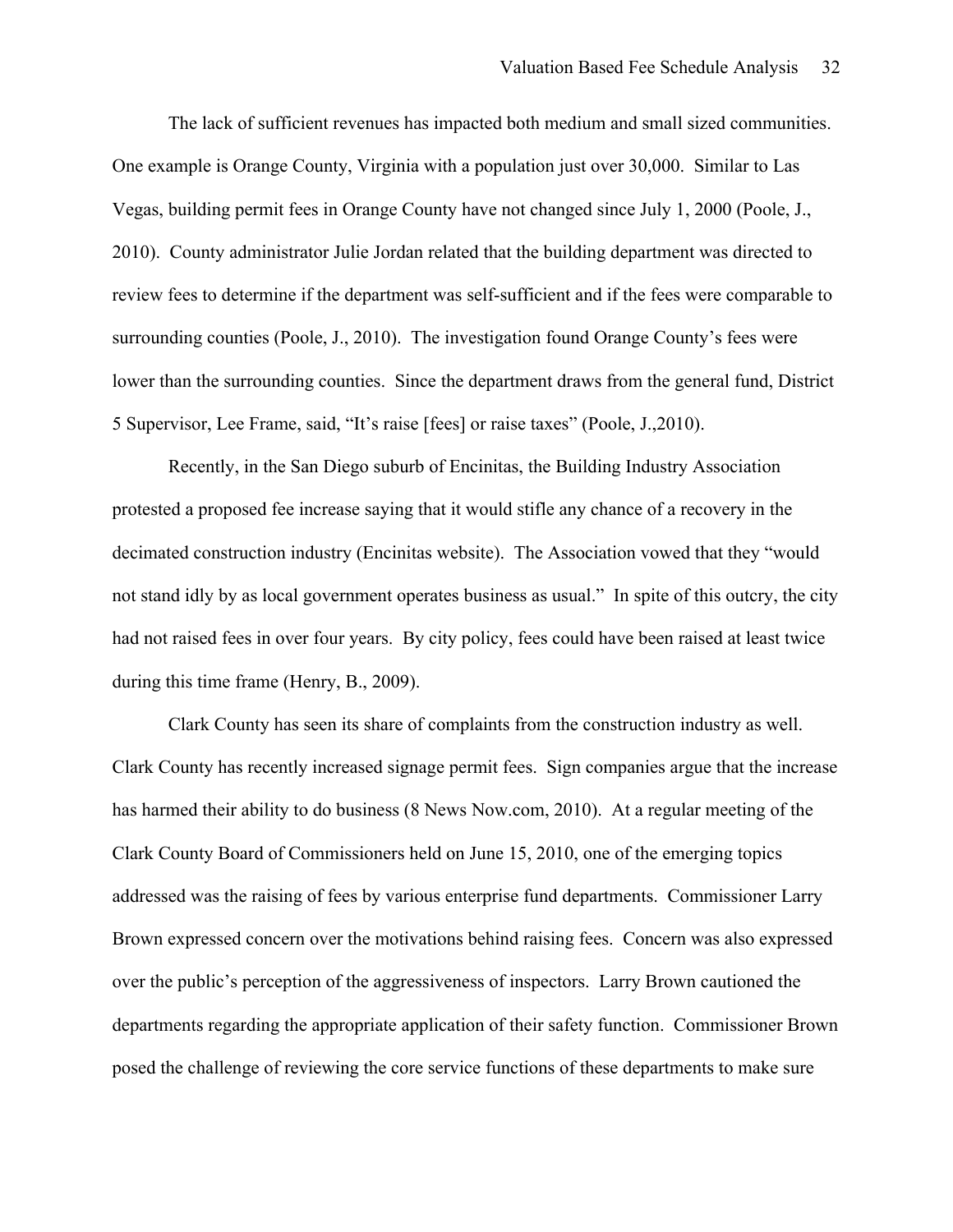the driving force is not to prevent layoffs, but to maintain service levels specifically associated with the relative public service function (Clark County Board of Commission). Commissioner Tom Collins further added that addressing fee structures is timely, if done in a fair way. Commissioner Collins indicated that addressing fees was pushed back over the past several years (at least 10 years) because of various influences such as the economy and special interest groups. Commissioner Collins believes all fees should be reviewed at least annually (Clark County Board of Commission).

#### *Final phase: Investigate other avenues of revenue generation*

Further research has shown that the Clark County conducts on-going safety inspections, which provide numerous new permits and support the "safety" of buildings to the general public. According to a recent article in the Las Vegas Review Journal, Clark County has implemented a new program to inspect existing casino properties for building code compliance (Whitely, J., 2010, February 4). This decision came after the discovery of work that was completed without permits (33 overlooked renovations) by Harrah's Entertainment on several casino properties. (Whitely, J., 2009, September 26). The inspections began in November of 2008. To present the 18 inspected sites have yielded almost 8000 code violations. "To encourage casinos to pull permits, the county… began an "annual permit" system for resorts and other large facilities.

Using a single permit for the calendar year, a casino can expedite construction projects of modest scope, as long as it summons inspectors when the work is over. County code spells out limits for the projects that qualify" (Whitely, J., 2010, February 4). The article further stated that the rate for work could be three times the standard hourly inspection rate if the work is completed without a permit and is not pre-disclosed. The county increased this rate from \$75 per hour to \$105 per hour in February 2010. The current director of Clark County Development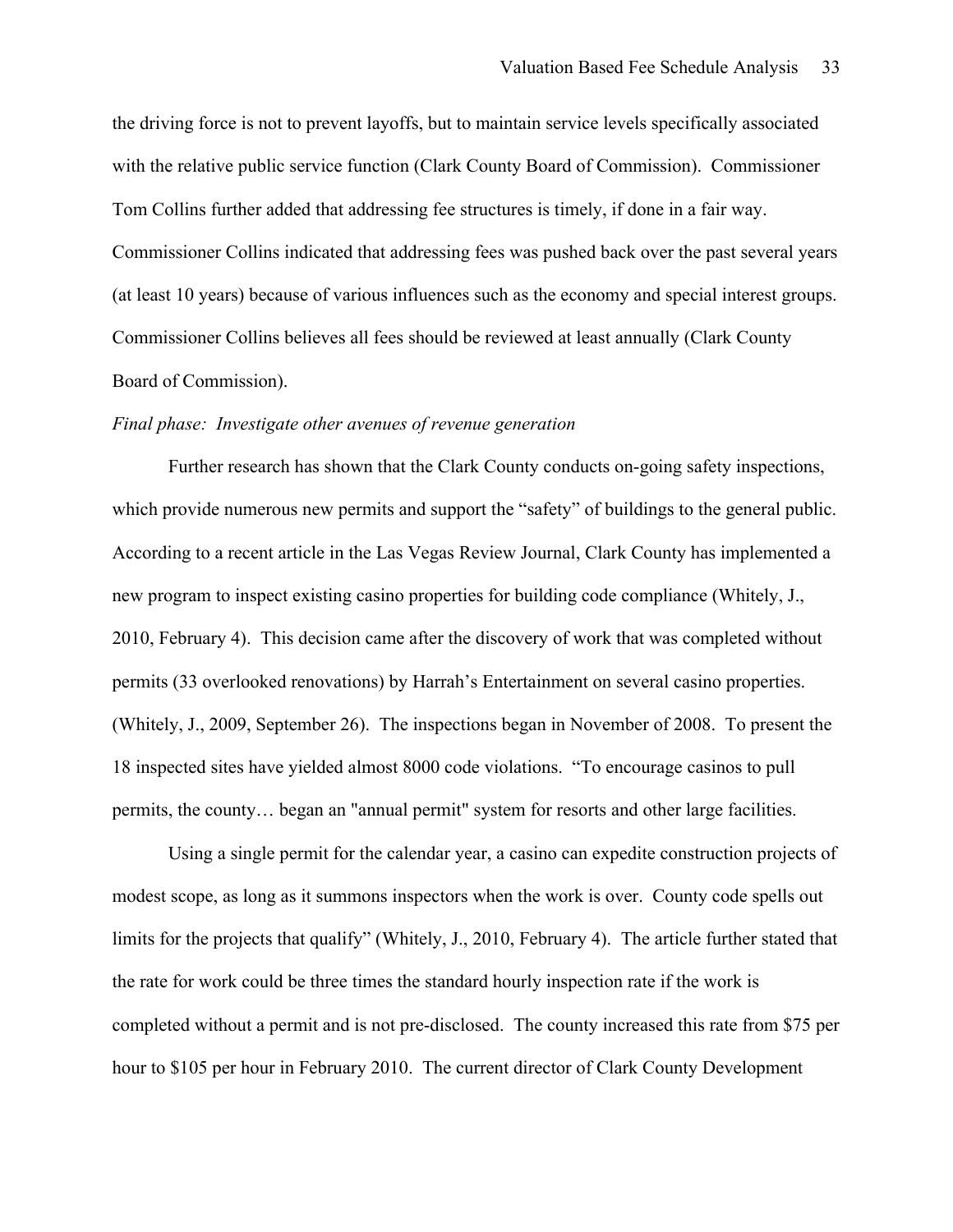Services, "… [Mr.] Lynn…[anticipates] inspect[ing] each gaming site about every three years, and he will eventually expand the program to also inspect nongaming resorts and high-rise condominiums" (Whitely, J., 2010, February 4).

Currently, B & S is not conducting systematic investigations into non-permitted work. Creating a policy for scheduled inspections in this manner is a potential revenue generator. Based on the feedback from Commissioner Brown, of Clark County, this must be done in a justifiable manner.

#### **Limitations**

This study was limited by several factors as outlined below:

- Historical information on inspection times was limited due to it being a newly implemented tracking system
- Detailed information on historical actual revenues and expenses was only available for one year
- Insufficient time limited the drilling down of permit specific revenue and expense analysis
- Insufficient time limited drilling down jurisdictional comparisons for specific permit types. E.g. signage, renovations, water heaters etc.
- Insufficient time for a formal survey of the opinions of local contractors and other jurisdictions' views on increasing permit fees
- Historical performance measurements were only available from FY 2005 to FY 2010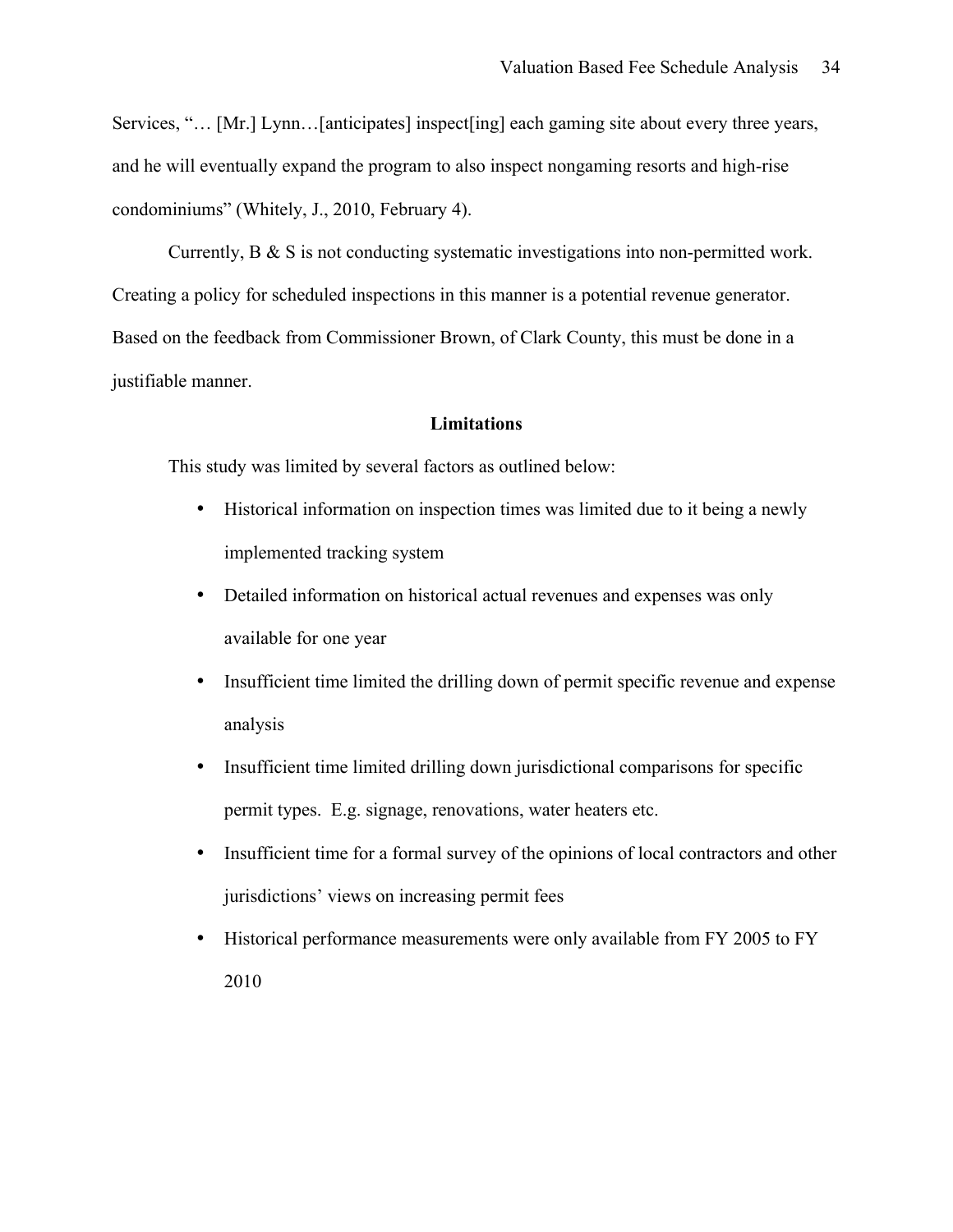#### **Recommendations**

As mentioned earlier, this analysis is not intended to provide specific recommendations on fee schedule changes, but general suggestions for modifying the current structure or alternatives for potential revenue generation. In concluding the analysis, the UNLV MPA group presents the following options:

- 1) Applying a one-time 25 percent increase to base permit fees and valuation schedules based on the CPI analysis
- 2) Updating to a current Building Valuation Schedule and possibly reducing overall base permit fees
- 3) A synthesis of the policy options that may include a combination of the aforementioned, or
- 4) No change in fee or valuation schedule.

 In the future, the UNLV MPA group recommends an investigation into a joint venture with Clark County to develop a Memorandum of Understanding (MOU). In this venture, Clark County staff could systematically inspect all businesses for non-permitted work. Clark County would provide the staff and collect the fees while B & S would receive a percentage of all the fees collected. The project could be renewable if deemed financially feasible after one year.

Another avenue of investigation is partnering with the Business Licensing Department for tracking changes in types of businesses, for example from a hair salon to a restaurant. Currently, each business license application (whether a new business or change of business) received is routed directly to the Planning Department and Fire Department. These applications could be routed to B  $\&$  S for review as well. The Fire Department already utilizes these applications to conduct safety fire inspections. During these inspections the Fire Department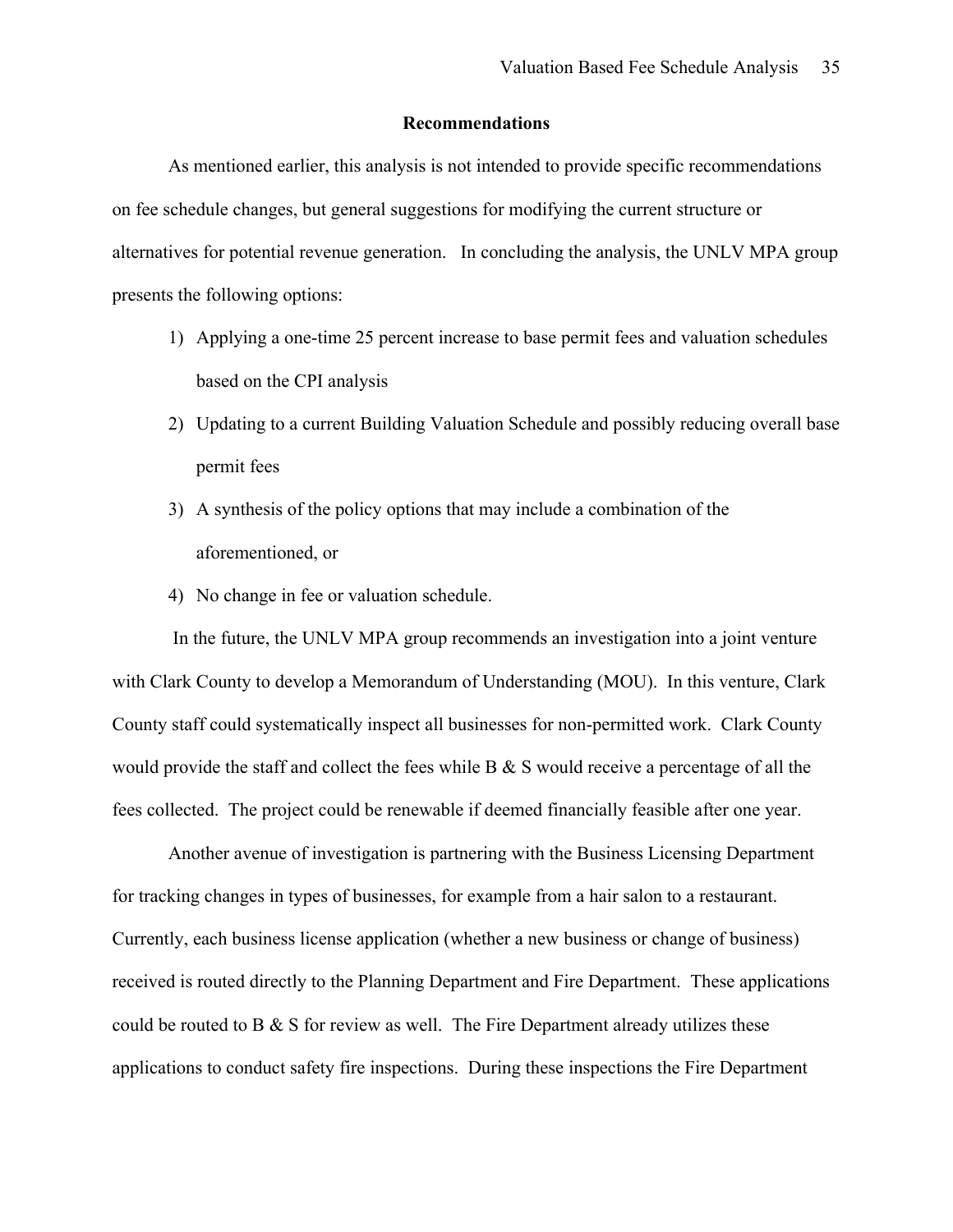may discover questionable construction to a location and require further permit verification. Coordination with B  $\&$  S in these cases would promote the mission of ensuring public safety while providing an avenue for generating additional revenues.

As stated earlier in this analysis, the City Manager is not comfortable with a margin of less than the full allowable 50 percent reserves. Currently, reserves are not included as a line item in the budget. As a result, a final recommendation is to consider the reserve account a fixed expense and include it as a budgeted line item. A considerable amount of data was gathered, analyzed and synthesized to provide educated recommendations for the City of Las Vegas' Department of Building and Safety. B & S will need to make tough decisions and continue to evaluate the permit fee schedule to ensure public safety and cover the costs of the department.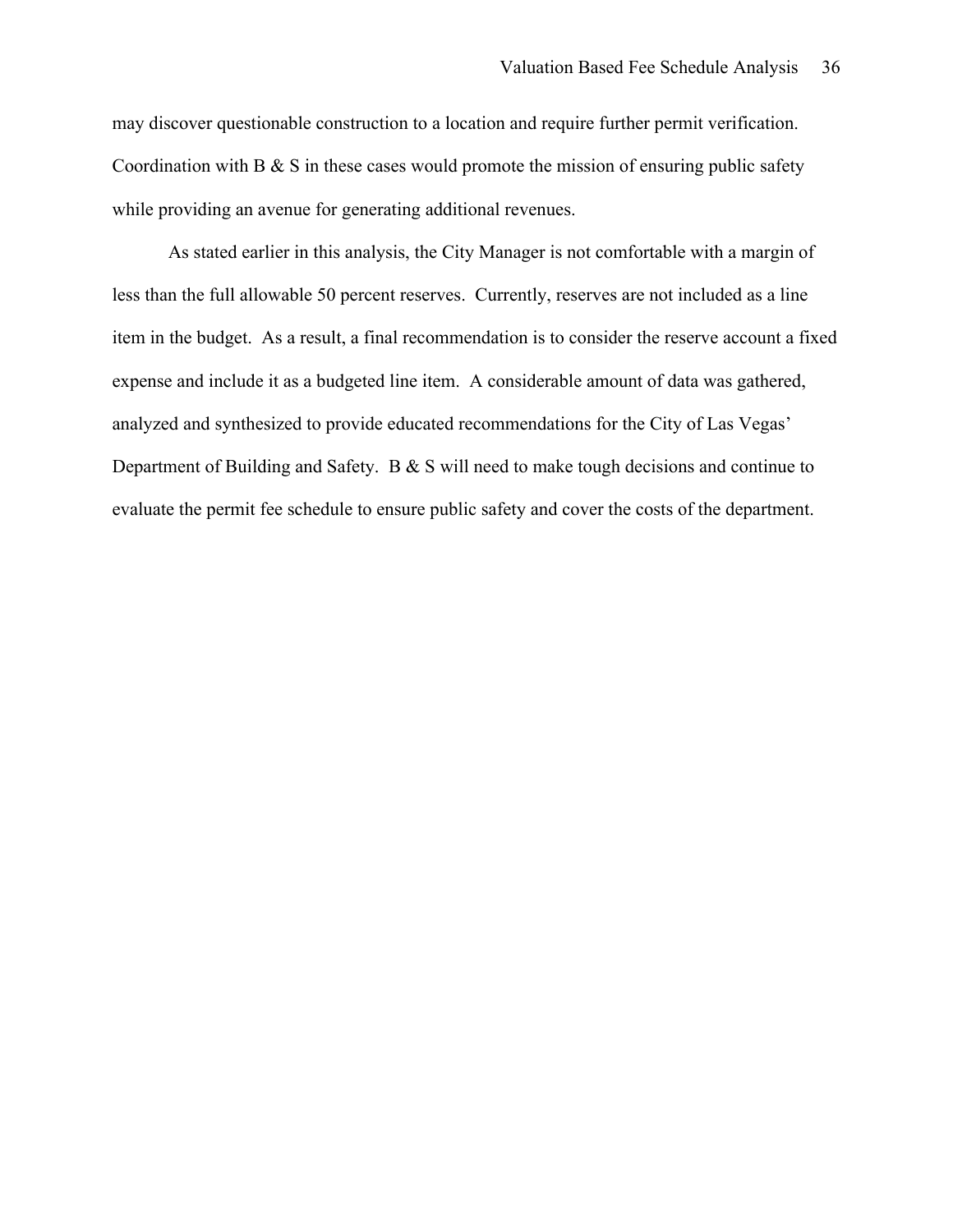#### **References**

- Ammons, David N. (2009), *Tools for Decision Making: A Practical Guide for Local Government* (2<sup>nd</sup> ed.). (pp. 49-59; 252-255) Washington, D.C.: CO Press.
- Bardach, Eugene. (2009). *A Practical Guide for Policy Analysis: The Eightfold Path to More Effective Problem Solving* (3<sup>rd</sup> ed.). (pp. 18-64) Washington, D.C.: CO Press.

Brookings (2009, December). Tracking economic recession and recovery in the intermountain west's metropolitan areas. *Mountain Monitor*. Retrieved from http://www.brookings.edu/~/media/Files/Programs/Metro/metro\_monitor/2009\_12\_metro monitor/2009\_12\_mountain\_monitor.pdf

City of Henderson, Nevada (n.d.) Building and safety. Retrieved from http://www.cityofhenderson.com/building\_fire\_safety/index.php

- City of Las Vegas (n.d.) Building and Safety. Retrieved April 2, 2010 from http://www.lasvegasnevada.gov/Government/buildingandsafety.htm
- City of Las Vegas (n.d.) Building and Safety. *Building code.* Retrieved from http://www.lasvegasnevada.gov/LawsCodes/building\_code.htm
- City of Las Vegas (n.d.) *City Initiatives*. Retrieved from http://www.lasvegasnevada.gov/Government/13566.htm

City of Las Vegas (CLV), Uniform Administrative Code, 2006 Ordinance 5884, section 304.2

- City of Phoenix (n.d.) Development services department. *Fee schedules*. Retrieved from http://phoenix.gov/DEVSERV/fees.html
- City of Portland (n.d.) Bureau of development services. *Fee schedules.* Retrieved from http://www.portlandonline.com/bds/index.cfm?c=34168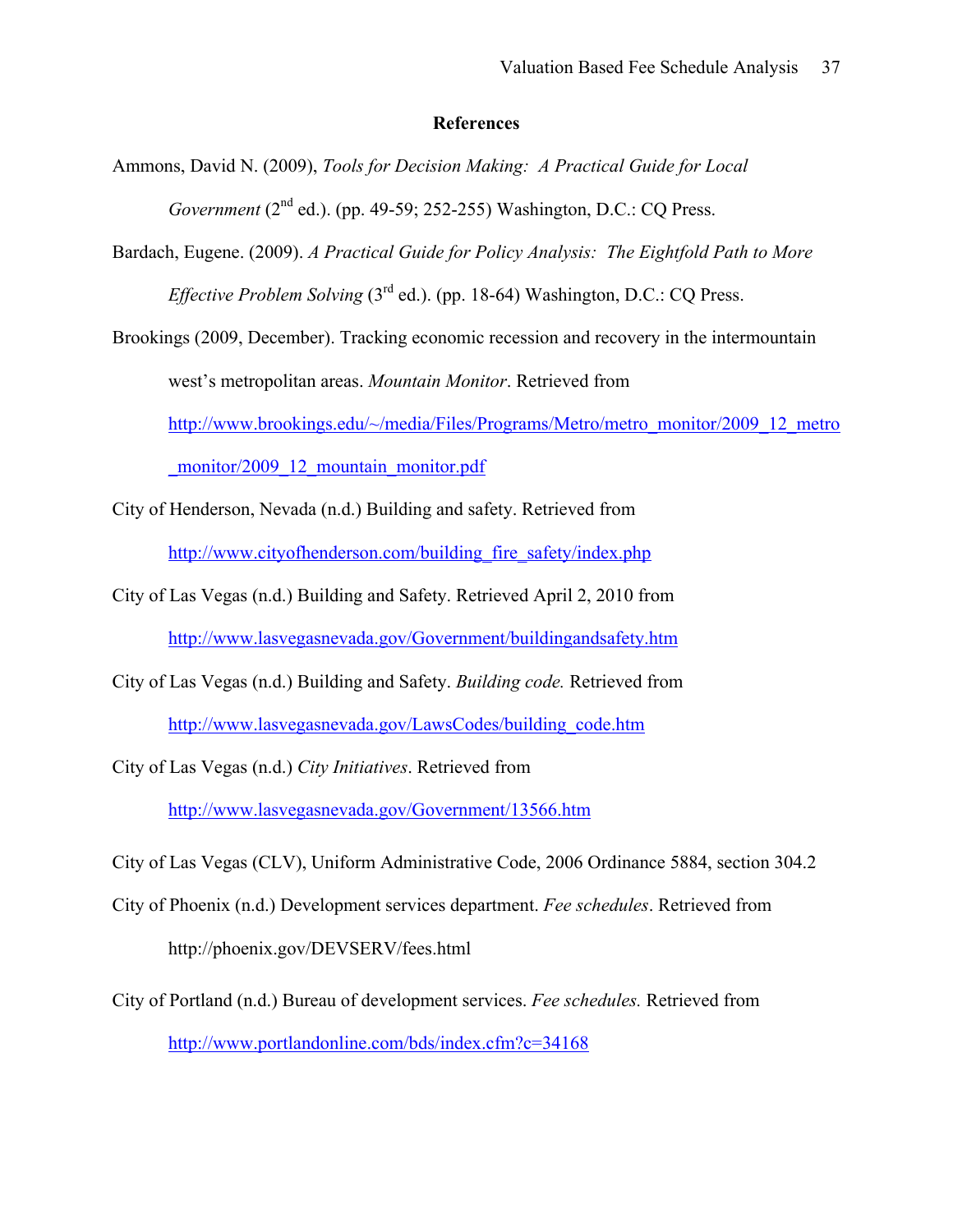City of Nashville (n.d.). Codes and Regulations. Retrieved April 1, 2010 from

http://www.nashville.gov/ds/codes\_and\_regs.asp

- City of Nashville, Development Services (n.d.) *Market survey.* Retrieved March 23, 2010 from http://www.nashville.gov/ds/codes\_and\_regs.asp
- City of Nashville, Development Services (n.d.) *Compare the proposed fees to other communities.* Retrieved March 23, 2010 from http://www.nashville.gov/ds/codes\_and\_regs.asp

City of North Las Vegas (n.d.) Public works building and safety division. *Current adopted codes and ordinances*. Retrieved from

http://www.cityofnorthlasvegas.com/Departments/PublicWorks/BuSaCurrentAdoptedCo desOrds.shtm

City of San Diego (n.d.) Development services: forms and development information. *Current fee schedules.* Retreived from http://www.sandiego.gov/developmentservices/industry/feeschedules.shtml

Clark County (n.d.) Development services. *Building services current adopted local code amendments.* Retrieved from http://dsnet.co.clark.nv.us/dsweb/bldg\_codes.html

Clark County Board of Commission (2010, June 15) Regular joint meeting agenda. Item 111: emerging issues. Meeting retrieved from:

http://clark.granicus.com/MediaPlayer.php?view\_id=7&clip\_id=1917

Garrison, J. (2010, April 20). Builders will pay 30 percent more in davidson county fees. *Nashville, The City Paper.* Retrieved on June 20, 2010 from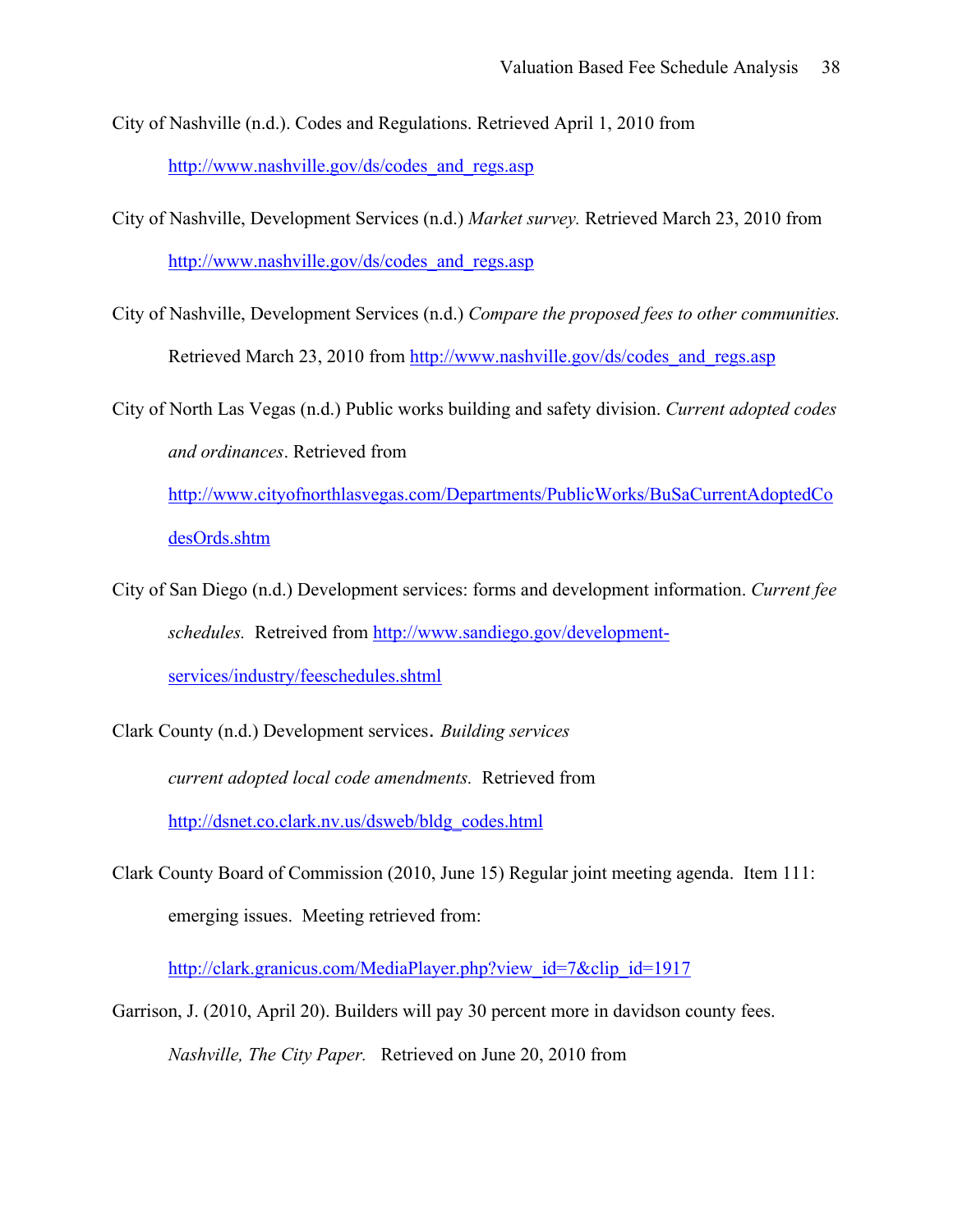http://nashvillecitypaper.com/content/city-news/builders-will-pay-30-percent-moredavidson-county-fees

Gluck, K. (2010, May 28) Fairview park building permit fees could go up soon. *Sun News*. Retrieved from http://www.cleveland.com/sunpostherald/index.ssf/2010/05/fairview\_park\_building\_per

mit.html

- Henry, B. (2009, April 27) Encinitas: city contemplates building fee increase. *North County Times*. Retrieved from http://www.nctimes.com/news/local/encinitas/article\_7dd30ab9- 52f5-5ffc-85a3-174ced364916.html
- Kleim, D. (2010, July 7). Personal and e-mail interview.
- Knight, C. (2010, March 15) Personal interview regarding the City of Las Vegas Department of Building and Safety.
- Las Vegas Metropolitan Code (LVMC) 16.02.010B which repeals the Uniform Administrative Code 1997 Edition
- Maximus (2009, September 25) *Metropolitan Government of Nashville and Davidson County Tennessee Department of Codes and Building Safety; Analysis of fees for service report.* Retrieved March 23, 2010 from

http://www.nashville.gov/ds/docs/codes/CodesAnalysisofFeesReportFina090925.pdf

Mintrom, Michael. (2003). *People Skills for Policy Analyst*. (pp. 44-63; 138-141) Washington, D.C.: Georgetown University Press. Nevada Revised Statute § 354.59891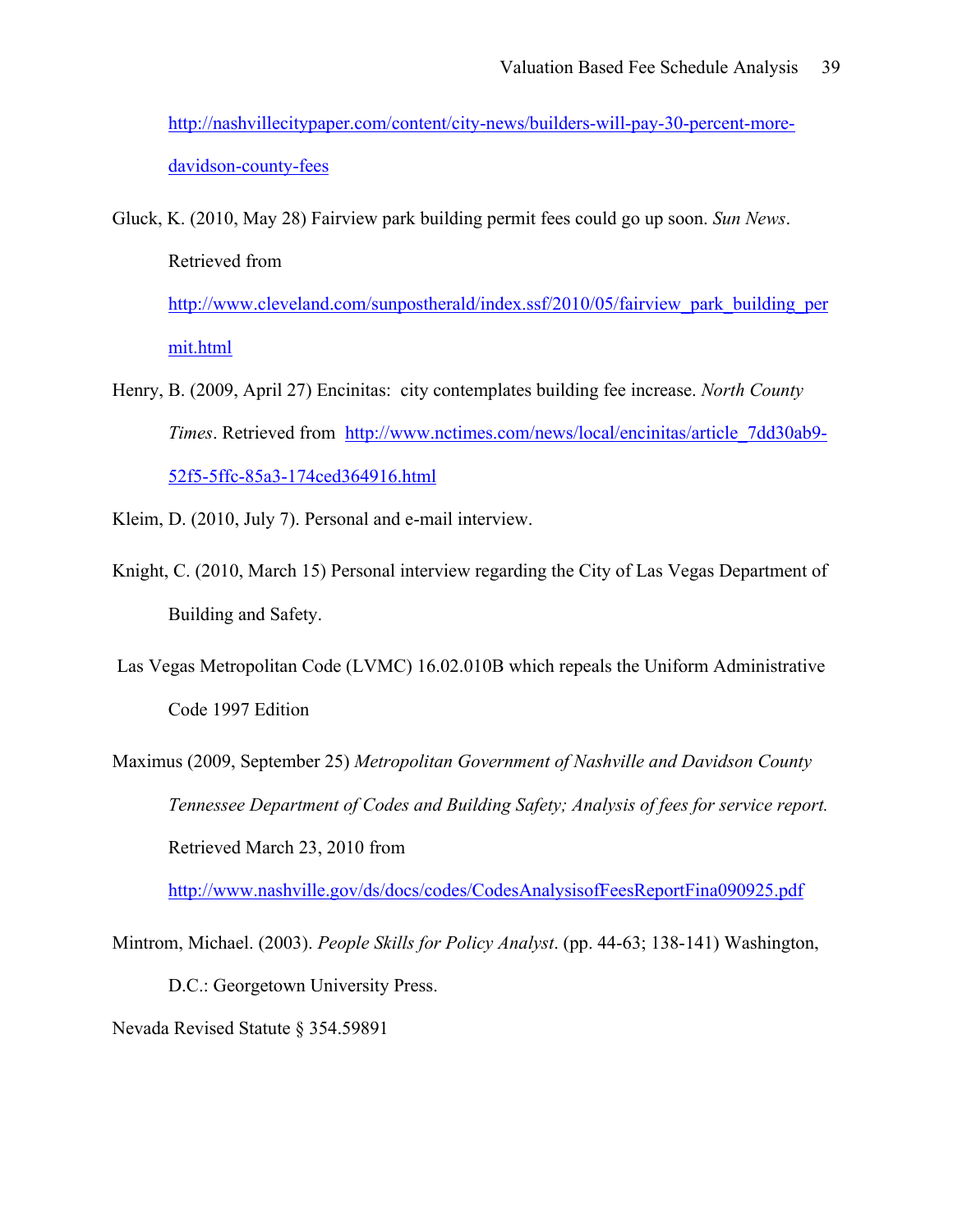- Palomo, Y. (2010, March/July). Personal and Email Interviews conducted from March 2010 to July 2010.
- Poole, J. (2010, June 3), Orange County looking at increase in building fees. *Media General News Service*. Retrieved June 20, 2010 from http://www2.starexponent.com/cse/news/local/orange/article/orange\_county\_looking\_at

increase in building fees/58607/

- Restrepo Consulting Group, LLC, (2010, June*).* News flash: realism finally taking hold in so. Nevada. *Economic Insight: Southern Nevada Issues and Trends, l3* (4), 4.
- The Associated General Contractors of America (2010, May). Percentage Change in Producer Price Indexes (PPIs) for Construction Materials, Structure Types & Subcontractors, 2003- 2010. Retrieved from http://newsletters.agc.org/datadigest/files/2010/05/ppi-tables-201004.pdf.
- The Associated General Contractors of Las Vegas (2010). First Quarter 2010.*Southern Nevada Construction Industry Quarterly Market Briefing* . Retrieved from http://agclv.org/Documents/Marketing%20Briefs/AGC%20QMB%20Q1%202010.pdf.

The Associated General Contractors of America Nevada Chapter (2010). Status of Capital Project Funds. Retrieved from http://agclv.org/Documents/2010/AGC%20Presentation%20-

%20IFC%20Version 19.pdf

Vincent, J. (2010, June 18).Building permit fees to increase. *The Journal*. Retrieved from http://www.journal-news.net/page/content.detail/id/538771.html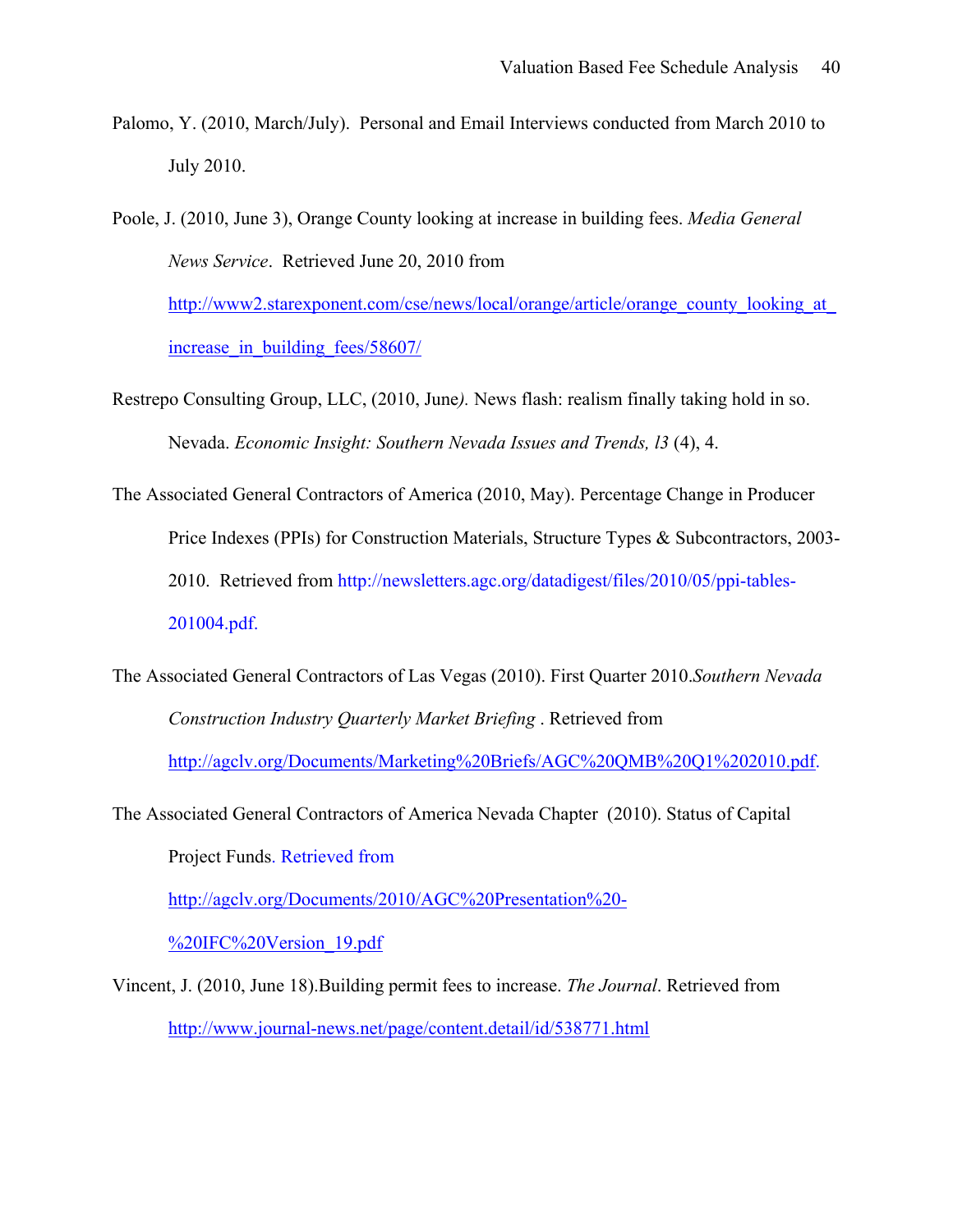Weinstein, N, (2010, May 17) Public opinion on permit and inspection fees increase. *Daily Journal of Commerce Oregon.* Retrieved from

http://djcoregon.com/news/2010/05/17/permit-and-inspections-fees-could -increase/

Whitely, J. (2010, February 04). Inspections a win-win: program praised by casino, county officials. *Las Vegas Review Journal.* Retrieved from

http://www.lvrj.com/news/inspections-a-win-win-83527597.html

- Whitely, J. (2009, September 26). Undisclosed Renovations Under Investigation at Paris Las Vegas: Whistle-blower Prompts 20 Notices of Violation. *Las Vegas Review Journal.* Retrieved from http://www.hotel-online.com/News/PR2009\_3rd/Sep09\_ParisVegas.html
- 8 News Now.com. (2010, March 2). Las Vegas building permit costs soar for some. Retrieved from http://www.lasvegasvalley.com/Global/story.asp?S=12072499